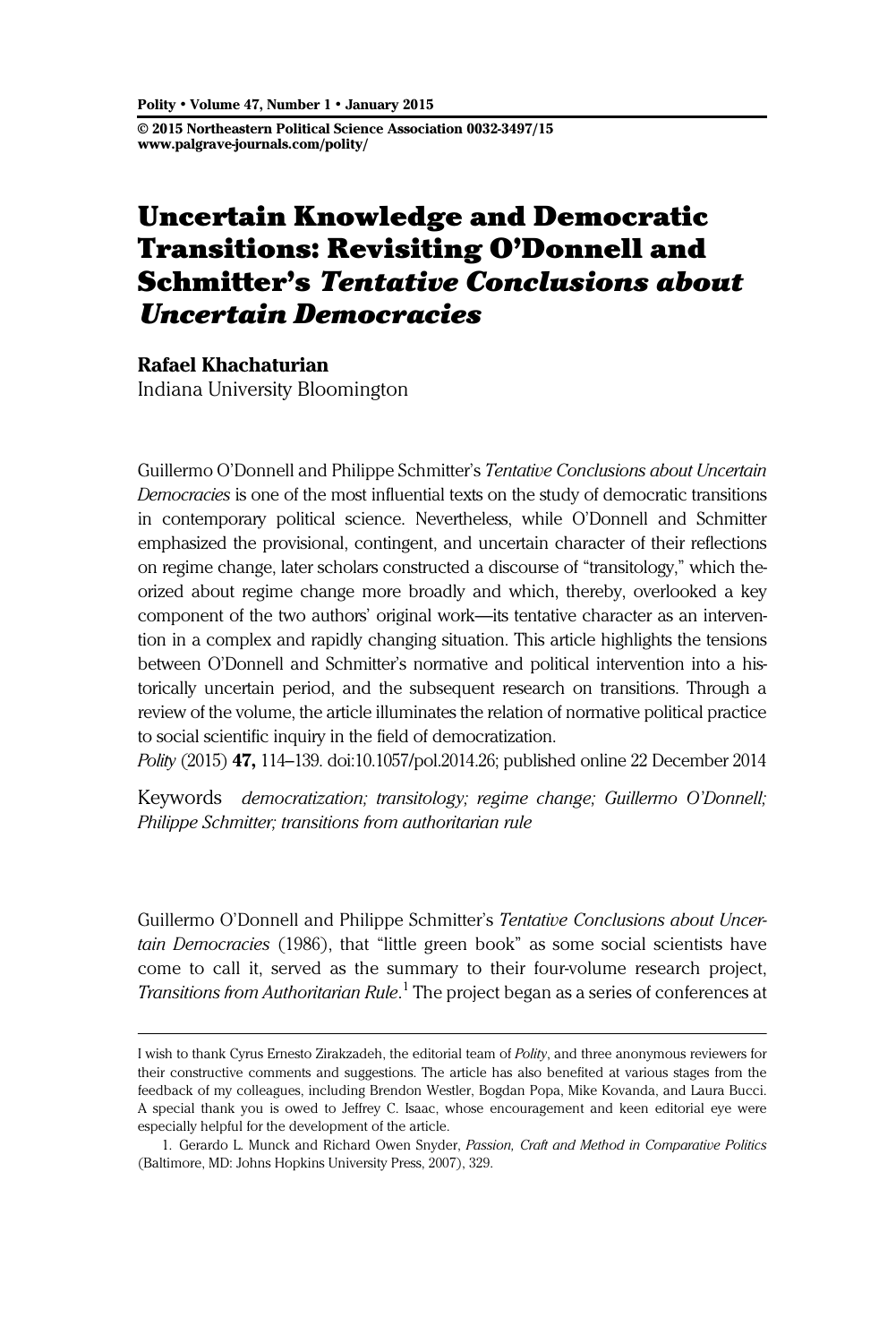the Woodrow Wilson International Center for Scholars. Its purpose was to examine the initial stages of the Third Wave of democratization—primarily the overthrow of the Estado Novo dictatorship in Portugal, the restoration of democracy in Greece after the demise of the Papadopoulos military regime, and the democratization of Spain following the death of Franco.<sup>2</sup> Between 1979 and 1981, a group of scholars and policy practitioners attempted to provide a rigorous, empirically based analysis of the dynamics behind these regime changes.

The project's subsequent influence on the field of comparative democratization has been immense. Most studies today that address issues of regime typology, the dynamics of negotiated transitions, and the role of political elites in both authoritarian and democratic regimes have been influenced by this collective work. According to Gerardo Munck, "contemporary political science would be unimaginable" without the *Transitions* project, especially because it inspired and was a seminal contribution to the emerging field of "transitology"—the body of research focusing on the comparative study of democratization processes and regime change that emerged during the  $1990s<sup>3</sup>$  Although scholars like Barrington Moore, Jr. and Seymour Martin Lipset had paved the way for the comparative historical study of the paths to democracy, the innovative element in O'Donnell and Schmitter's project was found in the summary volume, Tentative Conclusions. There, the authors introduced agency, historical contingency, and uncertainty into the analysis of regime change.<sup>4</sup> In their thinking, political skill and leadership became just as important to the prospects of democracy as a country's social structure, level of economic development, and long-term historical trajectory.<sup>5</sup>

Tentative Conclusions was written at a time when much was up in the air about the future of the new post-authoritarian governments. The volume captured and

4. As with any form of theoretical and conceptual innovation, O'Donnell and Schmitter's insights had earlier precedents, such as Dankwart Rustow, "Transitions to Democracy: Toward a Dynamic Model," Comparative Politics 2 (April 1970): 337–63. Rustow, too, emphasized temporal discontinuity in the evolution of democracy and posited a Weberian ideal type of transition from oligarchy to democracy. He also argued that choices and decisions, particularly by a small elite, figure heavily into the outcome of a transition.

<sup>2.</sup> O'Donnell noted that when he and his colleagues began their work on transitions in the late 1970s and early 1980s, they were not responding to democratization in Latin America, because those processes had barely begun. The mid-1970s transitions in Southern Europe served as the primary inspiration behind their project. See Guillermo O'Donnell, "In Partial Defense of an Evanescent 'Paradigm," Journal of Democracy 13 (July 2002): 6–12.

<sup>3.</sup> Gerardo L. Munck, "Democratic Theory after Transitions from Authoritarian Rule," Perspectives on Politics 9 (June 2011): 333–43, at 333. To my knowledge, the scholarly discussion of transitions preceded the earliest use of the term "transitology." The earliest use of that term that I was able to locate was in Nibaldo Galleguillos and Jorge Nef, "Introduction: The Uneasy Road to Democracy," Canadian Journal of Latin American and Caribbean Studies 15 (1990): 7–25.

<sup>5.</sup> A summary of this development can be found in Scott Mainwaring, "Transitions to Democracy and Democratic Consolidation: Theoretical and Comparative Issues," in Issues in Democratic Consolidation: The New South American Democracies in Comparative Perspective, ed. Scott Mainwaring, Guillermo O'Donnell, and J. Samuel Valenzuela (Notre Dame, IN: University of Notre Dame Press, 1992), 294–341.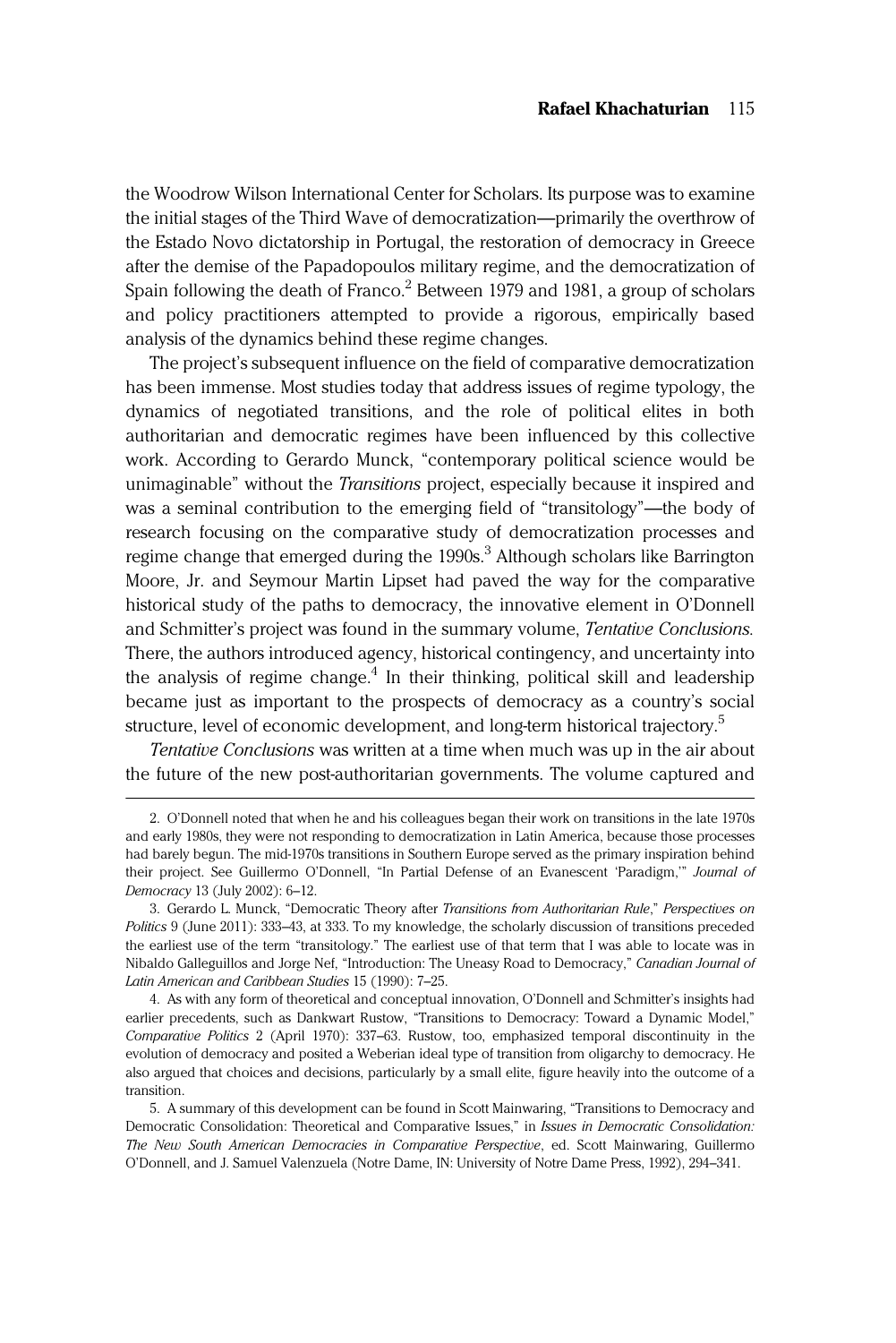articulated this moment of historical uncertainty through a precarious set of hypotheses and "thoughtful wishing" about the new possibilities for democracy in the region. Because O'Donnell and Schmitter were keenly aware of the contingent and open-ended nature of the processes they were studying, they wrote in a provisional and hypothetical manner. They also reflected in passing on the limitations of conventional political science during moments of transition. The "tentative" and "uncertain" character of the knowledge disseminated during that specific historical moment speaks to the study's temporally constrained and epistemically bounded nature.

The historically uncertain background of the Transitions project can be contrasted with its reception and influence on subsequent scholarship. Even though its influence on the study of democratization is undeniable, later scholars have overlooked the "tentativeness" announced in the subtitle of the project's most general and programmatic volume. If the original rationale for the Transitions project was to draw upon present experiences to help shepherd effective transfers of regime power in the future, the successes of the Southern European and Latin American cases raised expectations that similar democratic transitions could occur in other authoritarian contexts. This led to the emergence of a new area of disciplinary research dedicated to transitions. Later scholars, however, downplayed the tentativeness and contingency present in O'Donnell and Schmitter's original contribution. The attempts of transitology research to stretch these insights across regional and historical contexts began to overshadow the original project's situated character as a political intervention. As a result, the transitions framework has had a mixed legacy in other regions; and this has spurred debates about its applicability to other contexts, including the post-communist world.

The first goal of this article is to describe O'Donnell and Schmitter's belief that they were contributing to a wave of political change through their contingent and provisional theorizing. O'Donnell and Schmitter wanted their comparative and systematic study of regime transitions to contribute to a desired end, democracy, and they viewed their text as a form of knowledge that would affect a unique historical conjuncture. This article, therefore, approaches Transitions from a metatheoretical perspective, and views it as a form of historically bounded and epistemically constrained practical political science, undertaken for the purpose of engaging with the political problems of its time. This topic is expanded in the next section, which reviews the theoretical implications of Tentative Conclusions regarding the contingency and uncertainty of regime change in relation to the generation of scientific knowledge. That section also suggests that the practical and theoretical mission of Transitions can be understood (and in fact was understood by O'Donnell and Schmitter themselves) as a kind of Machiavellian political science.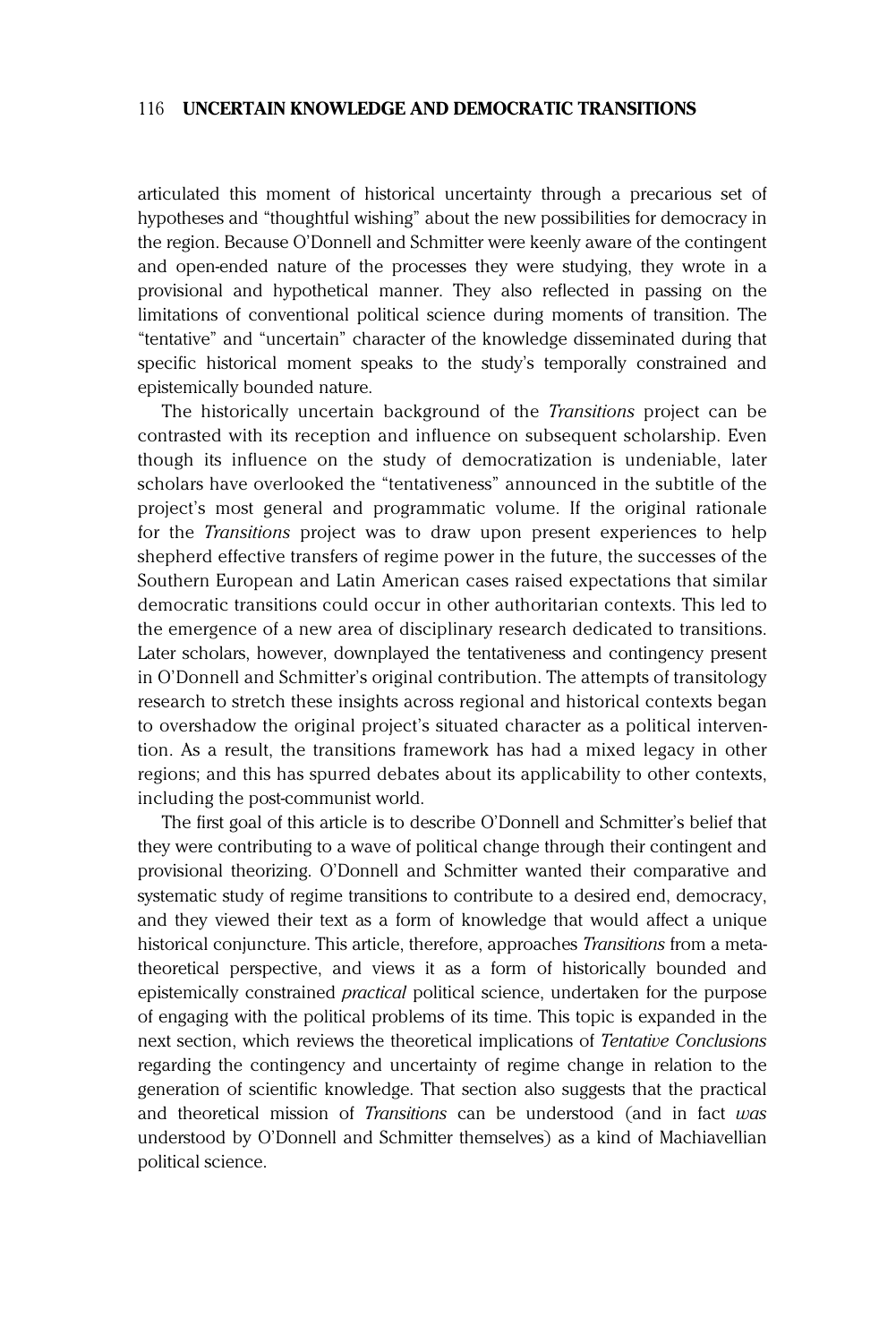Of course, O'Donnell and Schmitter were also empirical researchers of a Weberian cast. They clearly shared with Weber a number of underlying assumptions about the nature of social scientific research—for example, the distinction between facts and values, and the belief that true understanding can be approached through a process of systematic inquiry that combines conceptual definition, the examination of specific cases, and the refinement of theory in light of new evidence. At the same time, Weber emphasized that social facts are never freestanding but exist within specific cultural contexts. In addition, the social scientist's point of view is shaped by his or her own cultural and historical context.<sup>6</sup> O'Donnell and Schmitter were attuned to this second Weberian point, and knew that their research agenda was based on a set of pressing concerns driven by new political developments, which required engagement on their own terms.<sup>7</sup>

In recent years, the idea of a practical political science has garnered significant attention. Especially after the Perestroika movement, a number of scholars have challenged what they saw as conventional assumptions about the objectivity of social scientific research and about a sharp "fact/value" distinction.<sup>8</sup> To be clear, O'Donnell and Schmitter did not anticipate the Perestroikan conception of "phronetic social science," and they largely avoided the sorts of epistemological and hermeneutic questions raised by a phronesis-based critique. But O'Donnell and Schmitter were deeply mindful of the extent to which the contemporary dilemmas of democratization both inspired and gave meaning to their work. Their research was therefore emphatically practical. It was a concerted and problem-driven engagement with a set of new events, animated by the hope that scientific understanding would inform policy and facilitate more democratic outcomes.

<sup>6.</sup> Max Weber, " 'Objectivity' in Social Science and Social Policy," in The Methodology of the Social Sciences, ed. Edward A. Shils and Henry A. Finch (New York: The Free Press, 1949), 24–37.

<sup>7.</sup> In Weberian fashion, O'Donnell remarks that "Values determine your research questions, that is, questions come from your moral concerns and political engagements." Guillermo O'Donnell, "Democratization, Political Engagement, and Agenda-Setting Research," in Passion, Craft, and Method, ed. Munck and Snyder, 297.

<sup>8.</sup> Works like Bent Flyvbjerg's Making Social Science Matter: Why Social Inquiry Fails and How it Can Succeed Again (New York: Cambridge University Press, 2001); Sanford F. Schram and Brian Caterino's edited volume Making Political Science Matter (New York: New York University Press, 2006); Flyvbjerg, Todd Landman and Schram's Real Social Science: Applied Phronēsis (New York: Cambridge University Press, 2012) have contrasted the Aristotelian notions of phronēsis (practical wisdom) and episteme (knowledge), and have discussed the tension between detached and engaged scholarship. The purpose of those works has been to contribute to the development of a hermeneutical, self-reflexive framework that integrates social scientific knowledge with the resolution of practical problems, and thereby to reorient some basic premises of social scientific research. For contemporary evaluations of Perestroika, see the exchange between David D. Laitin ("The Perestroikan Challenge to Social Science") and Bent Flyvbjerg ("A Perestroikan Straw Man Answers Back") reprinted in Schram and Caterino, 33–86. More recently, the effectiveness of the Perestroika movement has been discussed in a symposium in the pages of PS: Political Science & Politics 43 (2010): 725–54.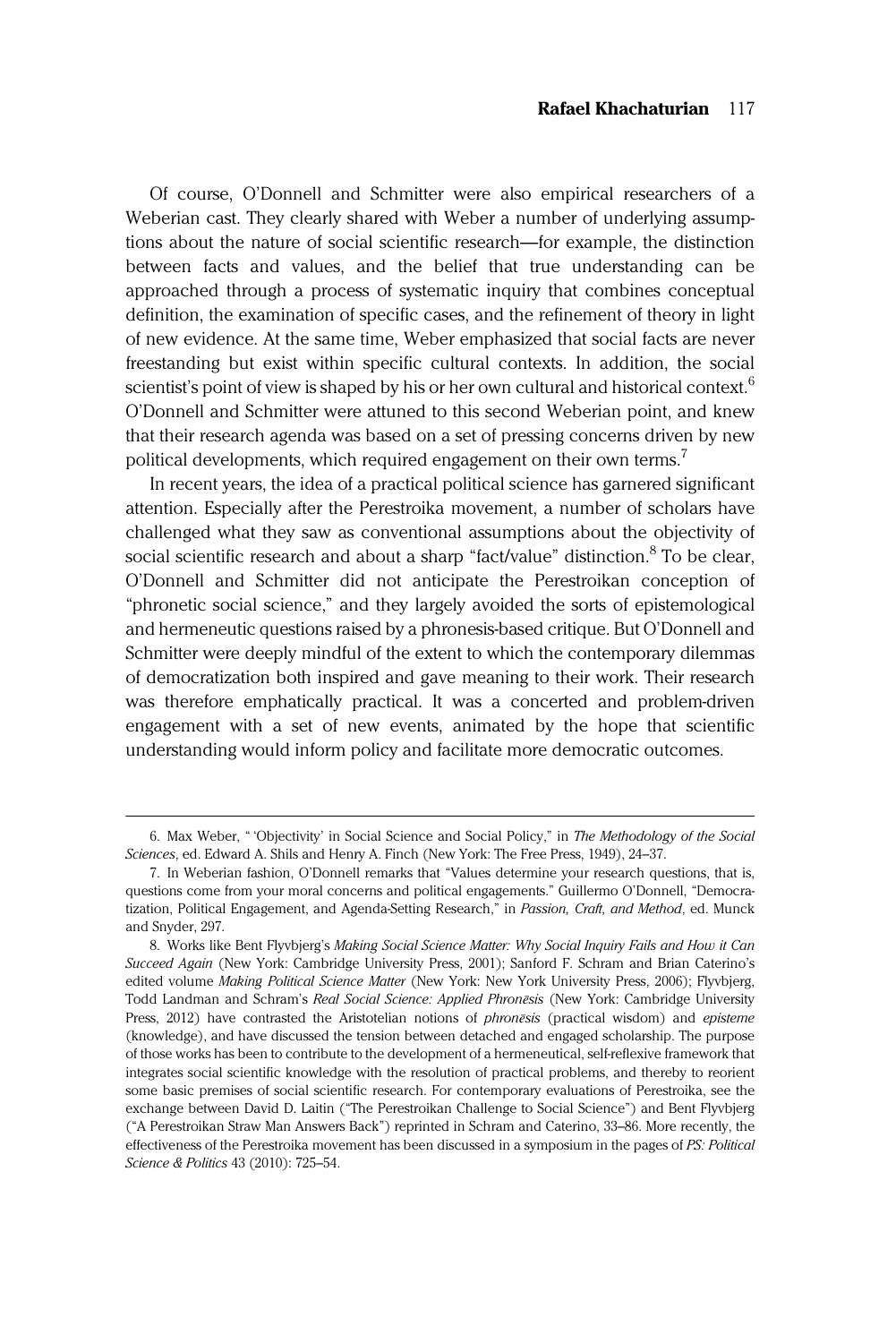In O'Donnell and Schmitter's opinion, the democratic openings of the Third Wave were exceptional political events. Therefore, the knowledge produced about them—as a "practical" and normatively attuned political science—would also be unique, contingent, and eventful. Nevertheless, these tentative findings had a practical dimension in the sense that they helped democratic agents grapple with the political problems at hand, even if without the promise that these scholarly insights could apply beyond the concrete situation.

The article's second goal is to use the original mission and normative context of the Transitions research program to reevaluate the discourse of transitology that appeared afterwards. Although the emergence of transitology from an uncertain political context and its later systematization into a form of disciplinary knowledge evoke Kuhn's arguments about the logic of scientific revolutions, Transitions is not an example of revolutionary paradigmatic knowledge in the Kuhnian sense.<sup>9</sup> O'Donnell and Schmitter's project did not introduce a paradigmatic revolution in the discipline because they conceived of their work as a variation on themes previously addressed by figures like Moore, Lipset, Juan Linz, and Alfred Stepan.<sup>10</sup> However, O'Donnell and Schmitter were alive to Kuhn's insights about the normalization of science, writing that " 'normal science methodology' is inappropriate in rapidly changing situations, where those very parameters of political action are in flux." <sup>11</sup> The authors' invocation of Kuhnian vocabulary to highlight the contrast between what they called "normal science methodology" and the flux of the current transitions suggests that in their minds, the indefinite nature of the phenomena they were attempting to grasp posed a unique theoretical challenge. The later incorporation (and marginalization) of various aspects of O'Donnell and

<sup>9.</sup> Thomas S. Kuhn, The Structure of Scientific Revolutions, (Chicago: Chicago University Press, 1996). Scholars continue to debate whether Kuhn's insights are applicable to the human sciences, or are meant to describe the development of knowledge only in the natural sciences. Recently, Rudra Sil and Peter J. Katzenstein, in "Analytic Eclecticism in the Study of World Politics: Reconfiguring Problems and Mechanisms across Research Traditions," Perspectives on Politics 8 (May 2010): 411–31, and Thomas C. Walker, in "The Perils of Paradigm Mentalities: Revisiting Kuhn, Lakatos, and Popper," Perspectives on Politics 8 (May 2010): 433–51, have questioned the usefulness of the Kuhnian paradigm framework for social science. For a more positive evaluation, see Nelson W. Polsby, "Social Science and Scientific Change: A Note on Thomas S. Kuhn's Contribution," Annual Review of Political Science 1 (1998): 199–210.

<sup>10.</sup> For an overview of this research tradition, see James Mahoney, "Knowledge Accumulation in Comparative Historical Research: The Case of Democracy and Authoritarianism," in Comparative Historical Analysis in the Social Sciences, ed. James Mahoney and Dietrich Rueschemeyer (New York: Cambridge University Press), 131–74.

<sup>11.</sup> Guillermo O'Donnell and Philippe C. Schmitter, Transitions from Authoritarian Rule Vol. 4: Tentative Conclusions about Uncertain Democracies (Baltimore, MD: Johns Hopkins University Press, 1986), 4. Recall that Kuhn described how normal science advances by building on past research: its object is to "solve a puzzle for whose very existence the validity of the paradigm must be assumed" (The Structure of Scientific Revolutions, 80). The new insights of scientific revolutions tend to become institutionalized and subjected to a regularizing and disciplinary process of vetting by the scientific community—as "research firmly based upon one or more past scientific achievements … that some particular scientific community acknowledges for a time as supplying the foundation for its further practice" (Ibid. 10).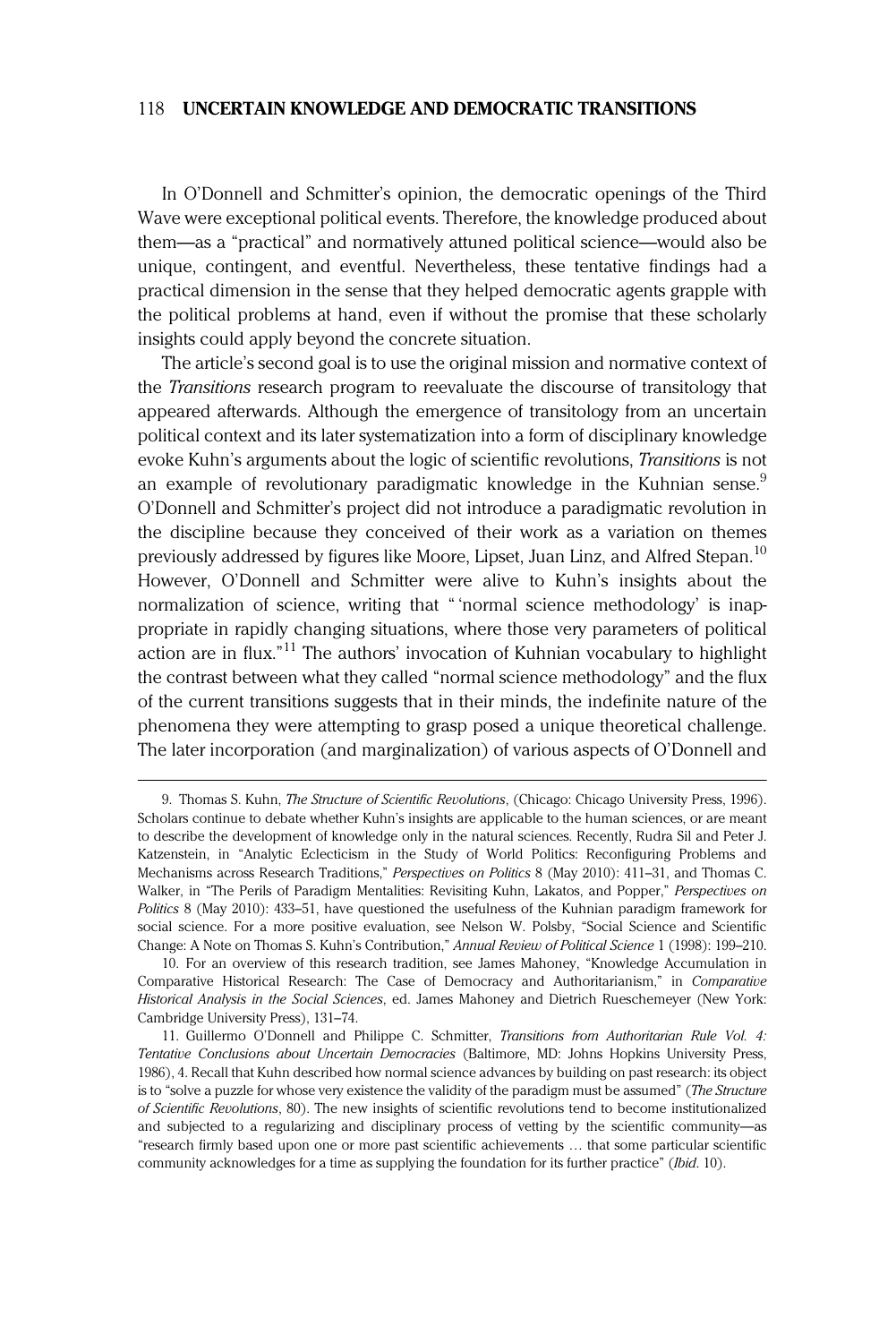Schmitter's conclusions raises questions about exactly how the generation of new theory affects the accumulation of social scientific knowledge. The section, therefore, looks at how O'Donnell and Schmitter's practical, contingent approach was modified by later scholars, and situates the book in relation to the growth and development of transitology as a field of study.

The article's concluding section reflects more broadly on the implications of the contrast between O'Donnell and Schmitter's approach and that of later transitologists for the study of democracy. O'Donnell and Schmitter emphasized that rare and unpredictable political moments, such as regime change, influence the form that social scientific knowledge takes. Not only that, but awareness of this provisional and contingent element in social scientific theorizing has normative implications, when the construction of theory is reconceived as a form of political intervention. O'Donnell and Schmitter had conceptualized democracy as an always-present possibility, which may emerge out of the most improbable arrangement of circumstances. This is a radical way of thinking about democracy: not simply as an object of knowledge, but as a unified process bridging theory and practice. Rather than conceiving of democracy only as a consolidated regime, or seeing it as an end stage to be reached once and for all, they viewed democracy as an open horizon of perpetually ongoing contestation, and as bridging the praxis of scholars with the praxis of engaged citizens.

## Uncertainty and Political Intervention

In an early review of the Transitions project, Nancy Bermeo remarked that, "For better or worse, social scientists thrive on political change." She also noted a downside to the Schmitter-O'Donnell endeavor: "as is inevitable with collections of such practical political importance, events have moved much faster than the publication process so that some of the essays are out of date."<sup>12</sup> As Bermeo suggested, political change is essential to the growth and development of social scientific knowledge because change poses new puzzles, and because it exerts pressure on scholars either to reconcile change with existing theories and conceptual frameworks, or to redefine them anew.

In the 1960s, Moore, Lipset, and Samuel Huntington wrote seminal works on political change that influenced O'Donnell and Schmitter.<sup>13</sup> O'Donnell explained in an interview, in which he reflected on his own career trajectory, that this "historical-structural" approach took into account "large structures: states, classes,

<sup>12.</sup> Nancy Bermeo, "Rethinking Regime Change," Comparative Politics 22 (April 1990): 359-77, at 359, 373. 13. Barrington Moore, Jr., Social Origins of Dictatorship and Democracy (Boston: Beacon Press, 1966);

Seymour Martin Lipset, Political Man: The Social Bases of Politics (New York: Anchor Books, 1960); Samuel Huntington, Political Order in Changing Societies (New Haven: Yale University Press, 1968).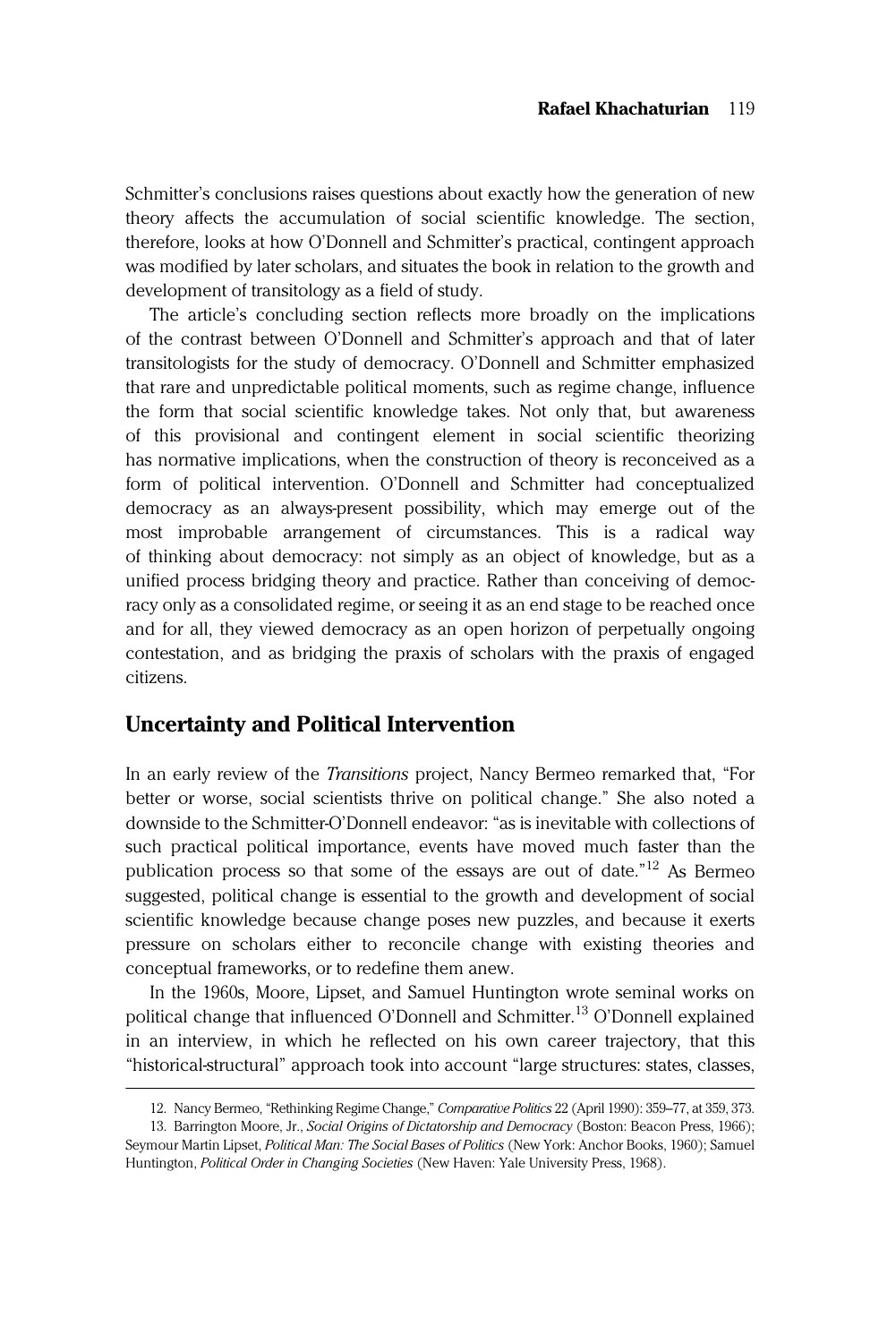and the international context." A scholar was expected to understand the rationality of actors within that set of circumstances.<sup>14</sup> Before the Transitions project, both Schmitter and O'Donnell wrote within that tradition of inquiry and sought to explain large-scale social change by "analyzing objective relationships between groups and societies," by examining the dynamics of class relations and economic development, and by seeking to answer the question of why some countries took different historical paths than others.<sup>15</sup>

The emergence and breakdown of these large-scale structures has long interested political scientists, including O'Donnell and Schmitter. In Tentative Conclusions, they conceived of transition moments as "the interval between one political regime and another" that occurred between the beginning of the dissolution of an authoritarian regime and the installation of another regime whether democracy, a new authoritarianism, or a revolutionary alternative.<sup>16</sup> What made these transition moments unique, however, was that they were characterized by a "high degree of structural indeterminacy"—that is, a loosening of existing structural frameworks that situate actors' behavior under normal circumstances. Because of the high degree of structural indeterminacy, political agency and chance take on more prominent roles in determining future outcomes.<sup>17</sup> As O'Donnell later put it, "Since in transitions there are not established rules to the political game, the impact of the whole set of structural variables diminishes at those times of generalized uncertainty." <sup>18</sup> In other words, when the rules of the political game are not clearly defined, political outcomes rest on a series of tactical maneuvers among a number of actors rather than on any previously agreed upon procedural framework.

O'Donnell and Schmitter viewed a transition as a series of strategic moves, contingent upon the other side's actions, that occurs during a brief window of opportunity. At each stage of moves and counter-moves, there is an element of unpredictability that requires the actions of political agents for its unfolding and resolution. (As we will see in the next section, the tactical metaphor of a multilayered game in the midst of uncertainty differs from the institutionalized uncertainty of consolidated democracies during "normal" times.<sup>19</sup>) O'Donnell and Schmitter, when describing causal relations, maintained that transitional moments

<sup>14.</sup> Munck and Snyder, Passion, Craft, and Method, 286.

<sup>15.</sup> Mahoney, "Knowledge Accumulation," 151.

<sup>16.</sup> O'Donnell and Schmitter, Tentative Conclusions, 6.

<sup>17.</sup> Ibid. 19.

<sup>18.</sup> Munck and Snyder, Passion, Craft, and Method, 292.

<sup>19.</sup> As Karl and Schmitter would later write in "From an Iron Curtain to a Paper Curtain: Grounding Transitologists or Students of Postcommunism?" Slavic Review 54 (Winter 1995): 965-78, uncertainty means that "at the time, 'normal politics' were no longer possible; actors no longer knew what their resources were, what their preferred strategies ought to be, who their appropriate allies were or even who their enemies should be" (969).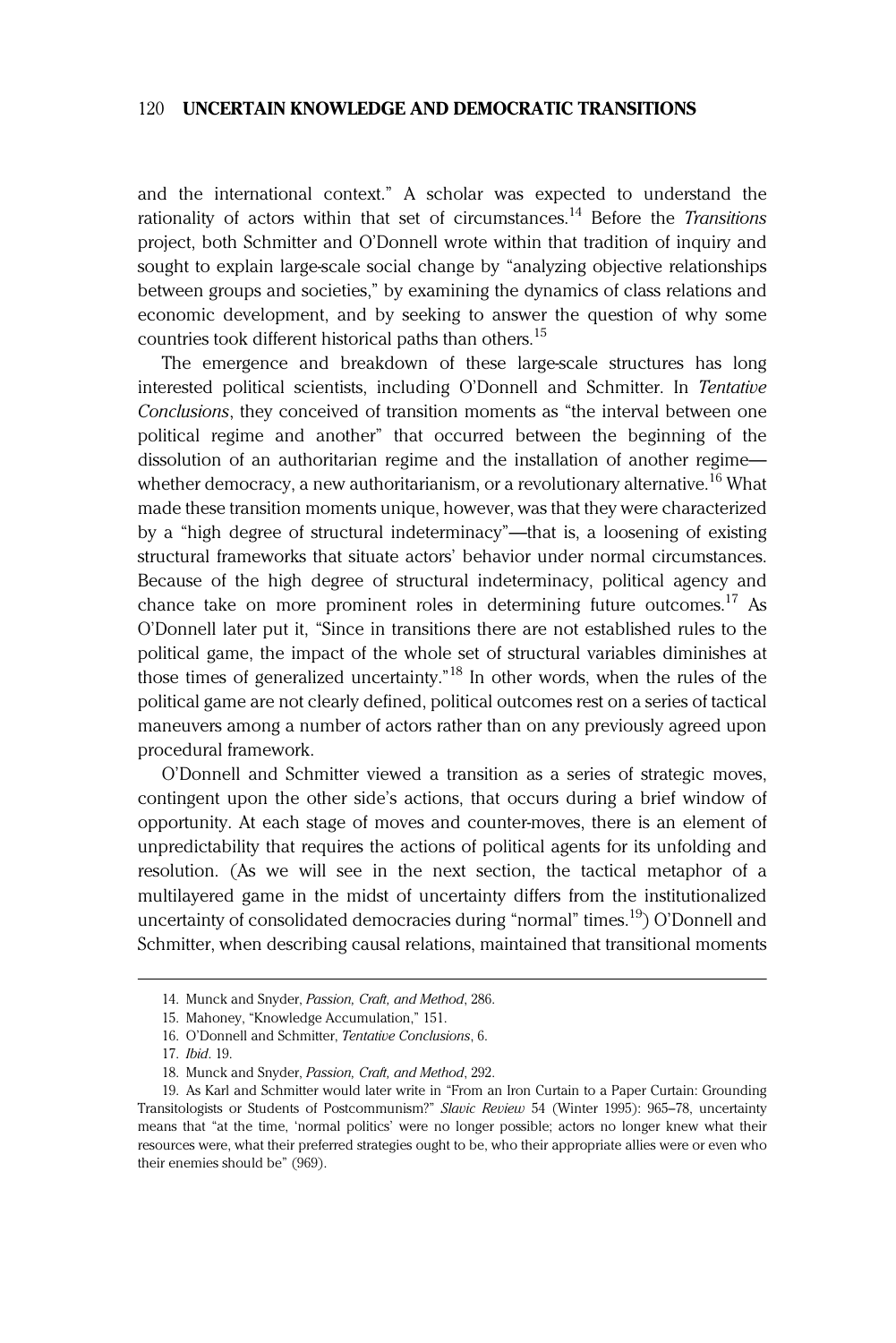create asymmetrical dynamics, which are context sensitive and affected by "the high degree of indeterminacy of social and political action and the inordinate degrees of freedom that collective and even individual action may have at some momentous junctures of the transition." <sup>20</sup> By asymmetrical dynamics, they meant that a breakdown of democracy and a transition to authoritarianism was not merely the inverse of a transition from authoritarianism to democracy. Whereas the breakdown of democratic regimes often seems inevitable (if not destined to occur), transitions away from authoritarianism open up greater spaces of possibility, bringing with them hope, opportunity, choice, and inventiveness: "What actors do and do not do seems much less tightly determined by 'macro' structural factors during the transitions we study here than during the breakdown of democratic regimes."<sup>21</sup>

Students of historical institutionalism, often influenced by the work of Ruth Berins Collier and David Collier, have viewed these moments of transition through the lens of critical junctures—that is, as "a period of significant change, which typically occurs in distinct ways in different countries (or in other units of analysis) and which is hypothesized to produce distinct legacies."<sup>22</sup> Such scholars interpret these short and infrequent periods as an opening of the range of choices before political actors in which actions will have greater consequences for the future. Critical junctures thus add contingency into the structural regularities that influence and determine the social world. This approach can demonstrate how the causes of some social phenomena are found not in more temporally proximate "triggers," but rather in the unfolding of processes over the long term  $^{23}$ 

The notion of critical junctures, however, reinforces certain naturalist assumptions that characterize some strands of qualitative research. As Mark Bevir and Asaf Kedar have pointed out, naturalism entails a way of thinking about concepts that is prone to both reification and essentialism.<sup>24</sup> According to the naturalist view, "the

<sup>20.</sup> O'Donnell and Schmitter, Tentative Conclusions, 18–19.

<sup>21.</sup> Ibid. 19.

<sup>22.</sup> Ruth Berins Collier and David Collier, Shaping the Political Arena: Critical Junctures, the Labor Movement, and Regime Dynamics in Latin America (Notre Dame, IN: University of Notre Dame Press, 2002), 29. Giovanni Capoccia and R. Daniel Kelemen, in "The Study of Critical Junctures: Theory, Narrative, and Counterfactuals in Historical Institutionalism," World Politics 59 (April 2007): 341–69, expand at 343: "Critical junctures are characterized by a situation in which the structural (that is, economic, cultural, ideological, organizational) influences on political action are significantly relaxed for a relatively short period, with two main consequences: the range of plausible choices open to powerful political actors expands substantially and the consequences of their decisions for the outcome of interest are potentially much more momentous. Contingency, in other words, becomes paramount."

<sup>23.</sup> See James Mahoney and Dietrich Rueschemeyer, "Comparative Historical Analysis: Achievements and Agendas" (3–40); Paul Pierson, "Big, Slow-Moving, and … Invisible: Macrosocial Processes in the Study of Comparative Politics" in Comparative Historical Analysis in the Social Sciences, ed. Mahoney and Rueschemeyer, 177–207.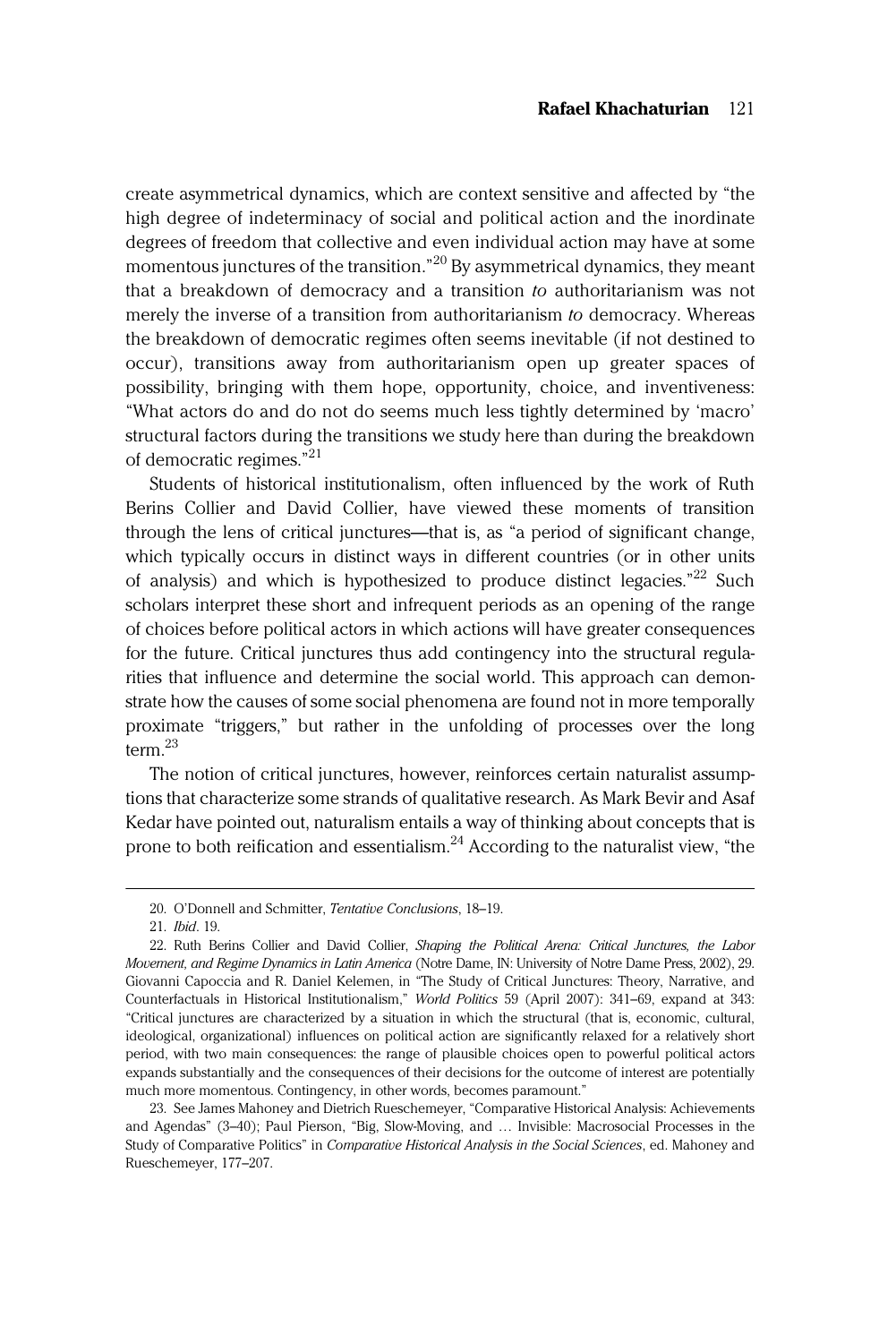human sciences study fixed objects of inquiry that possess observable and, at least to some extent, measurable properties, such that they are amenable to explanations in terms of general laws."<sup>25</sup> Consequently, an over-reliance on naturalist epistemology in qualitative research risks construing explanation as the result of a "unidirectional subject–object relationship." That is, the social scientist crafts explanations at a detached, observer-level distance from her or his research.<sup>26</sup> Critics of naturalism maintain that the generation of social scientific knowledge actually contains a dialogical dimension between the scholar and the social actors and social phenomena being studied. Instead of attempting to abstract themselves from their uniquely situated perspectives (says the anti-naturalist critic), scholars ought to embrace the irreducible nature of their particular historical, linguistic, and normative standpoints.<sup>27</sup> Bevir and Kedar therefore recommend that social scientists always attempt to see themselves in relation to their objects of study—an epistemic turn that, ostensibly, applies to a wide range of questions and research agendas.

O'Donnell and Schmitter never adopted an explicitly anti-naturalist methodology, and they were not concerned with developing a new meta-theory of practical political science. They instead sought to generate new theoretical insights from empirical observations for the purpose of addressing pressing practical problems. Nevertheless, the anti-naturalist critique can help illuminate the self-reflexive understanding of contingency in Tentative Conclusions, an understanding that renders its argument distinct from some of the assumptions found in the literature on comparative democratization.

For O'Donnell and Schmitter, the sudden unfolding of unexpected events (such as the opening of the Third Wave, or more recently, the Arab Spring) also affects the epistemic-discursive position of the scholar who otherwise may be operating within the conceptual framework of the "old" order.<sup>28</sup> Such sporadic and transformative moments therefore can affect the trajectory of the discipline and the processes of knowledge creation in which scholars are involved. After all, the process of knowledge production occurs not only about a historically contingent period of time but, as in the case of the Transitions project, within that period.

<sup>24.</sup> Mark Bevir and Asaf Kedar, "Concept Formation in Political Science: An Anti-Naturalist Critique of Qualitative Methodology," Perspectives on Politics 6 (September 2008): 503–17, at 504.

<sup>25.</sup> Ibid.

<sup>26.</sup> Ibid. 507.

<sup>27.</sup> Ibid. 506.

<sup>28.</sup> This approach is expanded upon in Andreas Schedler, "Taking Uncertainty Seriously: The Blurred Boundaries of Democratic Transition and Consolidation," Democratization 8 (Winter 2001): 1–22. Schedler argues that scholars cannot continue to stress uncertainty when conceptualizing processes of transition and ignore that same uncertainty when measuring these processes: "Conceptually, most scholars seem to accept uncertainty as a defining feature of transition and consolidation processes. But operationally, except in case studies that adopt a close focus on actors and patterns of interaction, uncertainty does not play any role in most empirical treatments of comparative democratization" (5).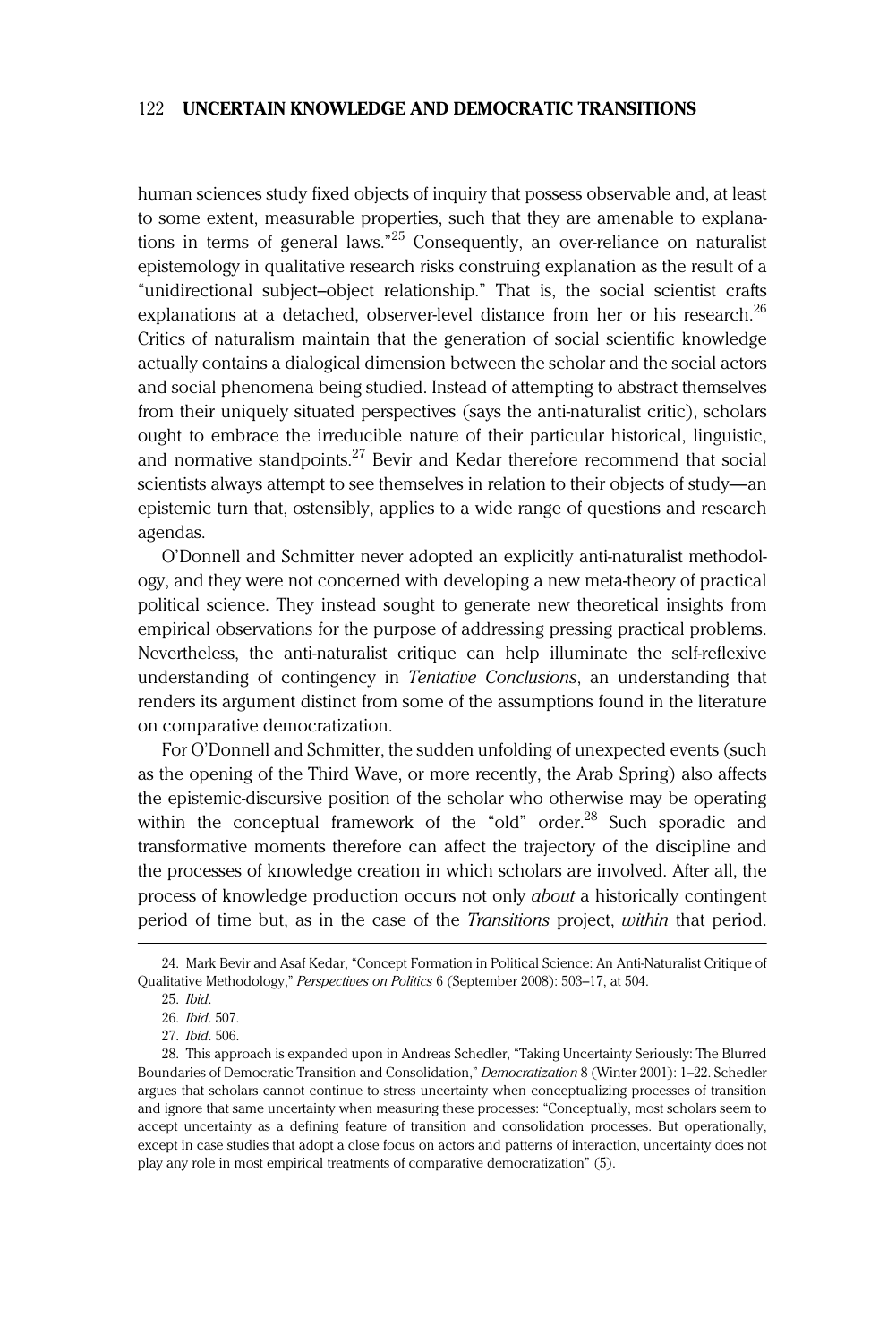Implicit in O'Donnell and Schmitter's analysis is the insight that regime change is an event that breaks apart not only the previously existing material structures and relations of power that make up the object of analysis (in this case the authoritarian regime), but also the corresponding epistemic and discursive structures necessary for its study. Regime change is an event that problematizes knowledge previously taken for granted, challenges the viability of existing concepts upon which a scientific discipline has developed up to that point, and provokes a renewed questioning of the basic premises behind the theoretical explanations used up till then. Thus, even though Transitions did not undermine the foundations of comparative politics research as a whole (in the Kuhnian sense of a paradigm shift), it had important implications for the then-dominant theories about the connection between modernization and democracy. For this reason, as Schmitter noted, the outcomes of regime change in Southern Europe provoked an "agonizing reappraisal of assumptions about the nature of the fit between regime type, class structure, economic development and international context in those parts of the world."<sup>29</sup>

O'Donnell and Schmitter, furthermore, saw themselves not simply as scholars trying to remotely understand a series of events but also as engaged participants with something at stake. Their self-perceptions highlight the eminently political nature of the Transitions project. As Ido Oren remarked in Our Enemies and Us, American political science is often blind to its motivations: "the presupposition of subject–object separation is belied by the reality of political science's enmeshment in the politics it studies." <sup>30</sup> O'Donnell and Schmitter, however, did recognize that Transitions was a reflection of the politics of its time. Nicolas Guilhot recounts in The Democracy Makers that their project originated at The Woodrow Wilson International Center for Scholars—an institution seeking to bridge academia with the policy-making liberal establishment.<sup>31</sup> With *Transitions*, O'Donnell and Schmitter turned from dependency theory, which had characterized much of Latin American studies during the 1970s, and toward a microanalysis of political elites and an emphasis on the autonomy of political outcomes from structural determinants. Guilhot points out that this analytic shift dovetailed with the foreign policy establishment's traditional goal of "promoting democratic elites that would be moderate, respectful of capitalistic interests, and pro-American," by putting

<sup>29.</sup> Philippe C. Schmitter, "Speculations about the Prospective Demise of Authoritarian Regimes and its Possible Consequences (I)," in Transitions to Democracy: Comparative Perspectives from Southern Europe, Latin America and Eastern Europe, ed. Geoffrey Pridham (Aldershot, UK: Dartmouth Publishing Company, 1995), 88.

<sup>30.</sup> Ido Oren, Our Enemies and Us: America's Rivalries and the Making of Political Science (Ithaca: Cornell University Press, 2003), 177.

<sup>31.</sup> Nicolas Guilhot, The Democracy Makers: Human Rights and the Politics of Global Order (New York: Columbia University Press, 2005), 137–54.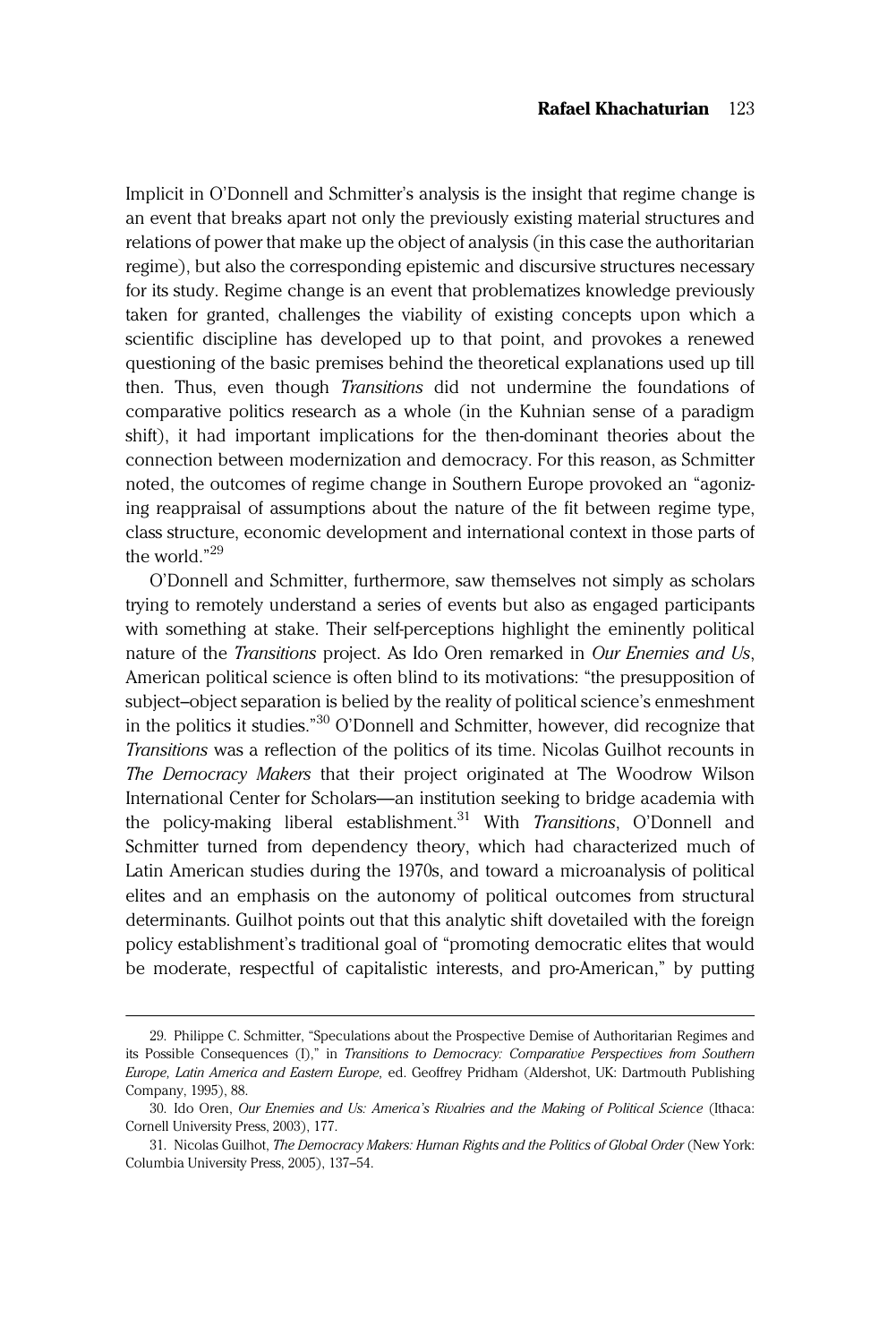forward "scientifically a moderate, professional, and non-threatening conception of democratization." 32

In their text, O'Donnell and Schmitter admit that they shared a common normative stance about liberal democracy. They believed "that the instauration and eventual consolidation of political democracy constitutes per se a desirable goal."<sup>33</sup> In later retrospectives on the project's legacy, both reaffirmed that, in O'Donnell's words, they were "committed to help the demise of the authoritarian regimes that plagued these regions—ours was academic work with an intense political and moral intent." <sup>34</sup> According to O'Donnell, their analytic turn from socioeconomic factors and toward political ones (individual agency, the indeterminacy of the moment) was based in part on a pragmatic belief "that this way of thinking might be useful for stimulating transitions away from authoritarian regimes."<sup>35</sup> By engaging in "thoughtful wishing" the authors "assumed that purposive political action could be effective, and that good analysis might be helpful to this end." <sup>36</sup> Likewise, Schmitter stated that they "tried to think like politicians and put ourselves in their shoes." This may explain why the book traveled beyond the academy and into the hands of activists, journalists, and politicians (including Nelson Mandela).<sup>37</sup> Schmitter, as if invoking Bevir and Kedar's argument about the dialogical quality of social science, remarked that the book had become "part of the political process, not just something external to it."<sup>38</sup>

This practical and political aspect of Transitions becomes even more salient when one recalls the influence that Machiavelli's writings exerted on the authors. Even before looking closely at the text itself, one can see a tantalizing parallel between Machiavelli, the aspiring advisor to a prince, and O'Donnell and Schmitter, the professional intellectuals (and in O'Donnell's case, a former activist) who hope to provide "a useful instrument—pieces of a map—for those who are today venturing, and who tomorrow will be venturing, on the uncertain path toward the construction of democratic forms of political organization."<sup>39</sup> Of course, one must be careful not to overstate the similarity. In The Prince, Machiavelli at times seems to endorse the use of

<sup>32.</sup> Ibid., 149 and 154.

<sup>33.</sup> O'Donnell and Schmitter, Tentative Conclusions, 3.

<sup>34.</sup> O'Donnell, "In Partial Defense of an Evanescent 'Paradigm'," 9–10. Even more recently Schmitter, in "Reflections on "Transitology': Before and After," in Reflections on Uneven Democracies: The Legacy of Guillermo O'Donnell, ed. Daniel Brinks, Marcelo Leiras, and Scott Mainwaring (Baltimore, MD: Johns Hopkins University Press, 2014), 80, has slightly reverted from the explicitly political impetus behind the project: "In the Transitions volume, we may have applauded the possibility of pacted and even imposed transitions, but we did not predict their increase (nor did we harbor any illusions about our capacity to promote them)."

<sup>35.</sup> O'Donnell, "In Partial Defense of an Evanescent 'Paradigm'," 10.

<sup>36.</sup> Ibid.

<sup>37.</sup> Munck and Snyder, Passion, Craft, and Method, 291, 328.

<sup>38.</sup> Ibid. 328.

<sup>39.</sup> O'Donnell and Schmitter, Tentative Conclusions, 5.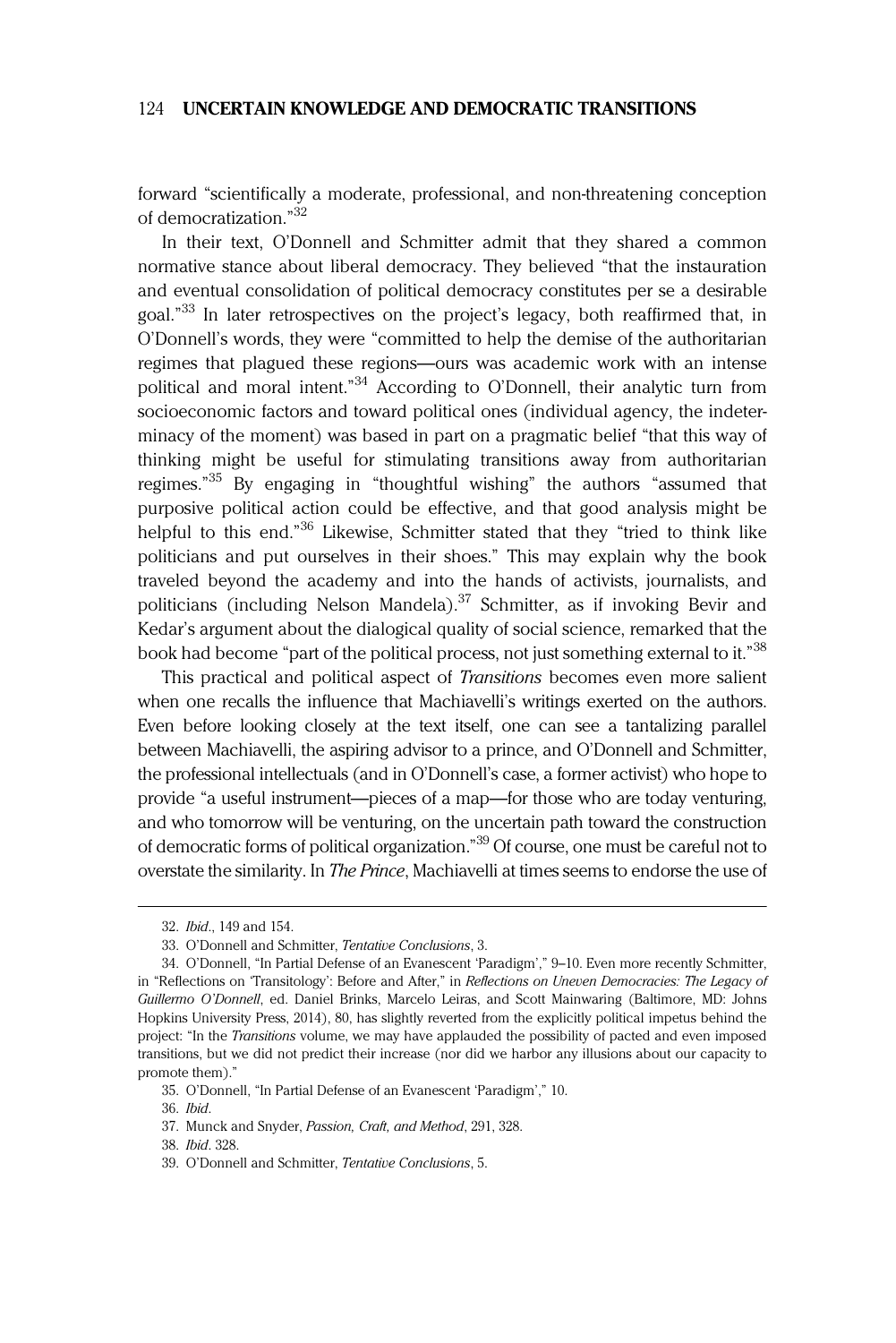any means in the pursuit of power, and there is little trace of such thinking in O'Donnell and Schmitter's volume. They insisted that uncertainty necessitates pragmatism in politics; that high stakes mean that both incumbents and opposition often must make significant compromises. They warned at one point that "Morality is not as fickle and silent as it was when Machiavelli wrote his expediential maxims of political prudence; transitional actors must satisfy not only vital interests but also vital ideals—standards of what is decent and just." 40

At the same time, the two authors maintained that Machiavelli was crucial for how they approached and framed their work. Sheldon Wolin once argued that Machiavelli's writings were distinctive in that he created "a truly 'political' philosophy which concentrated solely on political issues and single-mindedly explored the range of phenomena relevant to it."<sup>41</sup> This aspect of Machiavelli's thought—the situated and practical character of his political reflections—was especially important for Schmitter, who called Machiavelli the "founder and patron-saint" of transitology.<sup>42</sup> In many writings and remarks, Schmitter displayed a fascination with Machiavelli and expressed his indebtedness to the Florentine thinker. For him "Machiavelli  $was$  the theorist of regime change," and it was thanks to Machiavelli's reflections on the importance of uncertainty (fortuna) and agency (virtù) in politics that "transitology was born (and promptly forgotten) with limited scientific pretensions and marked practical concerns."<sup>43</sup> Schmitter sought to come up with "a pure Machiavellian interpretation of regime transitions." In his words, "to study such moments, [Machiavelli] said, you need a new political science. What I got from Machiavelli was that a distinctive set of assumptions about politics is required to study transitions."<sup>44</sup>

Furthermore, some scholars have tried to understand Machiavelli as a theorist of "the political" and of political praxis.<sup>45</sup> There is an intriguing overlap between

<sup>40.</sup> Ibid. 30.

<sup>41.</sup> Sheldon S. Wolin, Politics and Vision: Continuity and Innovation in Western Political Thought (Princeton: Princeton University Press, 2004), 189.

<sup>42.</sup> Schmitter, "Reflections on 'Transitology'," 72. O'Donnell and Schmitter's concern with regime change and with the uncertainty of the political moment immediately drew attention from scholars who noticed a Machiavellian element in the *Transitions* project. According to Schmitter, some considered the project "insufficiently Machiavellian—perhaps for not having put theoretical [sic] squarely and aggressively at the service of improving the prospect for a republican-cum-democratic outcome"; and some considered it "excessively Machiavellian—perhaps for its assumption that political regimes are not merely given by culture or imposed by circumstance, but are willed and chosen into being" (Schmitter, in "Speculations About the Prospective Demise of Authoritarian Regimes and its Possible Consequences," 88). O'Donnell, however, reports that he has "never been very attracted to Machiavelli" (Munck and Snyder, Passion, Craft, and Method, 299).

<sup>43.</sup> Munck and Snyder, Passion, Craft, and Method, 325; Philippe C. Schmitter and Terry Lynn Karl, "The Conceptual Travels of Transitologists and Consolidologists: How Far to the East Should They Attempt to Go?" Slavic Review 53 (Spring 1994): 173–85.

<sup>44.</sup> Munck and Snyder, Passion, Craft, and Method, 325. Along with his admiration of Machiavelli, Schmitter (in "Reflections on 'Transitology'," 74) also invokes Gramsci for "updating" Machiavelli's thoughts about agency for contemporary times with his notion of the party as the "modern Prince."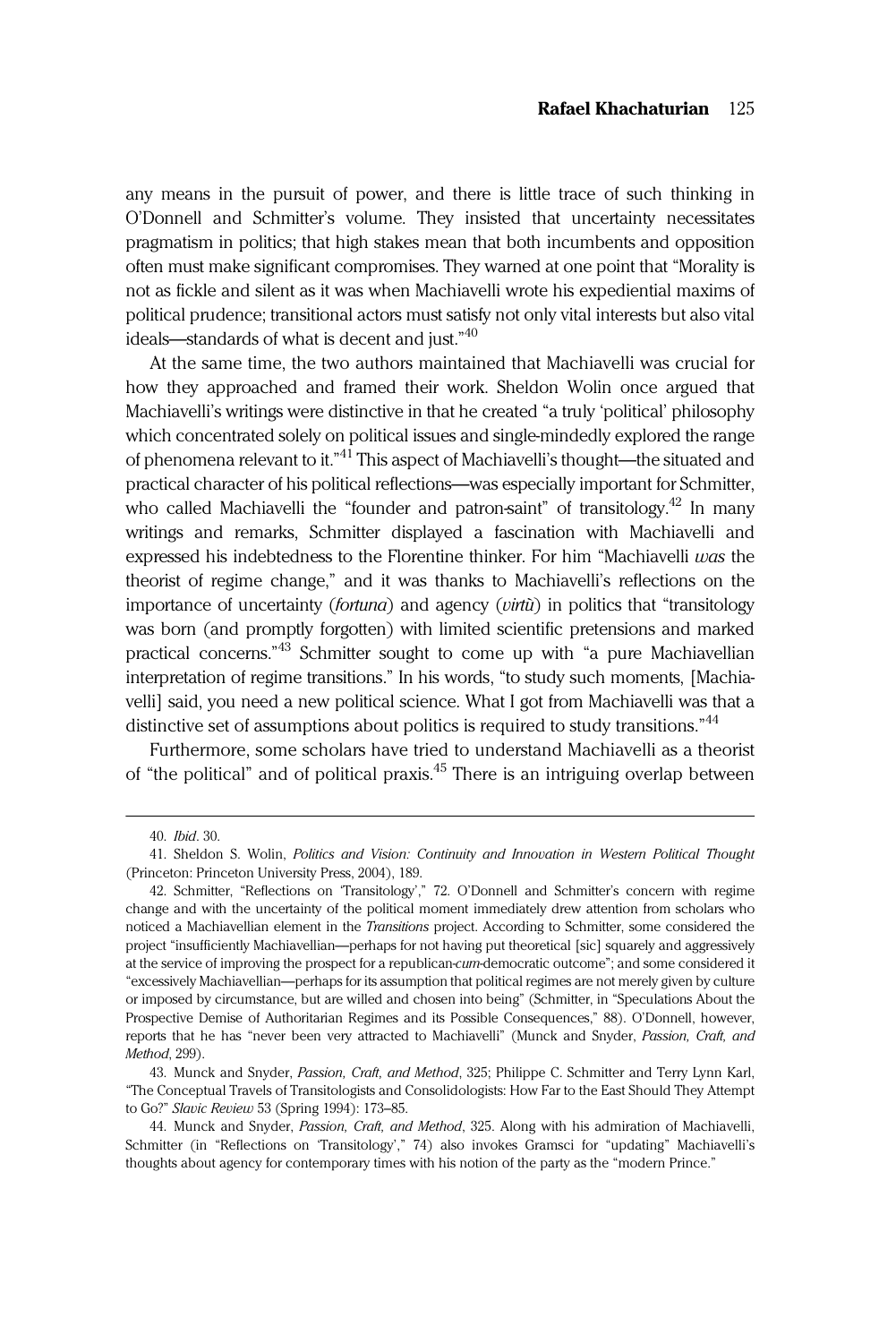this interpretation of his thinking and the earlier reflections of O'Donnell and Schmitter. They used Machiavelli to illustrate the same theme—the importance of agency and contingency to politics—and to explore the existence of "the political" as a dynamic and autonomous realm of activity that operates according to its own logic rather than being a byproduct of sociological or economic forces. "Political democracy usually emerges from a nonlinear, highly uncertain, and imminently reversible process involving the cautious definition of certain spaces and moves on a multilayered board," as Schmitter put it.<sup>46</sup> Schmitter's "new political science" referenced precisely this element because, as we have seen, he and O'Donnell believed that previous concepts and assumptions grounded upon a more structural form of analysis were inadequate for capturing the dynamics of the transitions before them. They therefore borrowed from Machiavelli's political vocabulary—fortuna and virtù—to communicate the "unexpected events" and "talents of specific individuals" that were needed to traverse this conceptual gap, and to convey the "high degree of uncertainty and indeterminacy" of transitions.<sup>47</sup>

O'Donnell and Schmitter's use of Machiavelli, and their own stance as normatively driven academics, makes evident that Tentative Conclusions is not just a text about politics. It also is a text of and directed to politics, in a way that resembles Machiavelli's own bridging of theory and practice. First, the book's normativity is part and parcel of its analytics, in the sense that both authors were clearly concerned with bringing their empirical findings to bear on the promotion of democratic outcomes. Second, the text examines the implications of a political situation that at the time was in many ways still unsettled and provisional. Thus, rather than analyzing the beginning of the Third Wave as a political crisis removed from their own wishes and goals, and which could be studied neutrally, their work attempts to intervene in a historical conjuncture. In doing so, O'Donnell and Schmitter were practicing their own version of a Machiavellian science of politics.<sup>48</sup>

<sup>45.</sup> For some recent examples, see Miguel Abensour, *Democracy Against the State: Marx and the* Machiavellian Moment (Cambridge, UK: Polity Press, 2011); Mikko Lahtinen, Politics and Philosophy: Niccolò Machiavelli and Louis Althusser's Aleatory Materialism (Chicago: Haymarket, 2011); John P. McCormick, Machiavellian Democracy (New York: Cambridge University Press, 2011).

<sup>46.</sup> O'Donnell and Schmitter, Tentative Conclusions, 70.

<sup>47.</sup> Ibid. 5, 66.

<sup>48.</sup> There is an intriguing parallel here between O'Donnell and Schmitter's invocation of Machiavelli and the interpretation of Machiavelli by Louis Althusser with regard to the development of theoretical knowledge in order to further a political goal. In Machiavelli and Us (London: Verso, 2001), Althusser read Machiavelli as the first theorist of the conjuncture (or, the exact balance of social and historical forces at a given moment) and suggested that The Prince posits a concrete political problem—the need for a revival of the Florentine Republic—in theoretical terms. In this way, the political problem presents the task of generating political knowledge, with the goal that this knowledge in turn contribute to the problem's resolution. By staging a political intervention on theoretical terms, Machiavelli, in Althusser's words, "not only formulates, but thinks, his problem politically—that is to say, as a contradiction in reality that cannot be removed by thought, but only by reality" (80). According to Althusser, the distinction between theory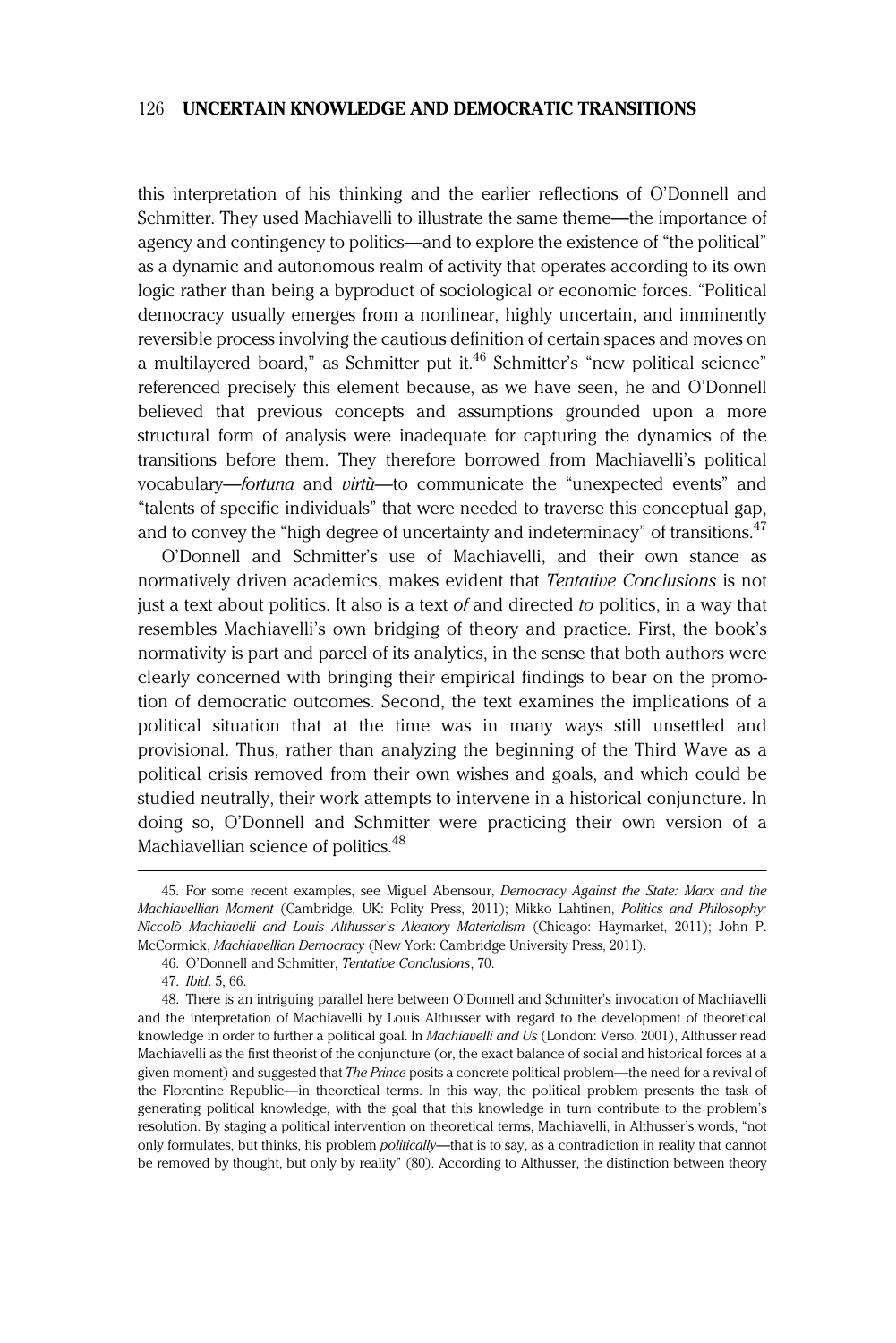## The Return to Normality

Because of its timely insights, the *Transitions* project became a reference for the study of the subsequent wave of political changes occurring across the world in the late 1980s and '90s. Bermeo had correctly predicted that O'Donnell and Schmitter's contribution would "provoke not only wide discussion" but also spur further interest in the elite-oriented research agenda of Linz and Stepan.<sup>49</sup> The assumptions of both modernization and dependency theories, such as that democracy was the product of long-term structural transformations in class dynamics and socioeconomic status, were replaced with a different set of theories focusing on short-term, strategic agency on the part of political elites who could foster democracy from the demise of authoritarian rule. $50$ 

For scholars of democratization such as James Mahoney, these theoretical shifts in the study of democracy and authoritarianism represent a form of progress in disciplinary knowledge. Mahoney contends that the presentation of new findings is, by itself, not enough for disciplinary progress to take place. New types of knowledge should also grow out of preexisting knowledge.<sup>51</sup> Moreover, progress involves more than the acquisition of more precise descriptive and causal findings. It also involves the elaboration of more precise meta-theories—"overarching assumptions and orientations that can be used to formulate empirical puzzles and testable hypotheses, and that help analysts frame more specific research

49. Bermeo, "Rethinking Regime Change," 362. See Juan J. Linz and Alfred Stepan, The Breakdown of Democratic Regimes (Baltimore, MD: Johns Hopkins University Press, 1978).

and practice is collapsed because, "For Machiavelli it is a necessity of political practice itself that this [political] relationship involve elements of political theory. But it is the viewpoint of political practice alone that fixes the modality of the relationship to the elements of political theory" (17). This overlap between Althusser and O'Donnell and Schmitter on Machiavelli's insights deserves a fuller exposition that, unfortunately, falls beyond the bounds of the current article. However, it bears remembering that the scholarly literature on democratic transitions often touches upon the conjunctural character of transitions, in which the presence or absence of a single factor can sway the final outcome. For example, Gerardo L. Munck, in "Democratic Transitions in Comparative Perspective," Comparative Politics 26 (April 1994): 355–71: "To explain the timing of transitions, what is needed is an in-depth analysis of both the characteristics and contradictions of the ancien regime and the formation and activities of opposition groups" (395).

<sup>50.</sup> The debate on the interplay between structural and agency or process-oriented explanations in the study of democratization is voluminous. Some examples include Herbert Kitschelt, "Political Regime Change: Structure and Process-Driven Explanations?" American Political Science Review 86 (December 1992): 1028–34; Scott Mainwaring, "Transitions to Democracy and Democratic Consolidation"; James Mahoney and Richard Snyder, "Rethinking Agency and Structure in the Study of Regime Change," Studies in Comparative International Development 34 (Summer 1999): 3-32; Rudra Sil, "The Foundations of Eclecticism: The Epistemological Status of Agency, Culture, and Structure in Social Theory," The Journal of Theoretical Politics 12 (July 2000): 353–87.

<sup>51.</sup> To quote Mahoney: "Accumulation does not merely entail the introduction of new knowledge or the proliferation of new empirical insights. In this sense, knowledge *accumulation* is not equivalent to knowledge *generation*. Unless the new knowledge grows out of preexisting knowledge, its addition to a research program does not signify accumulation" (132–33).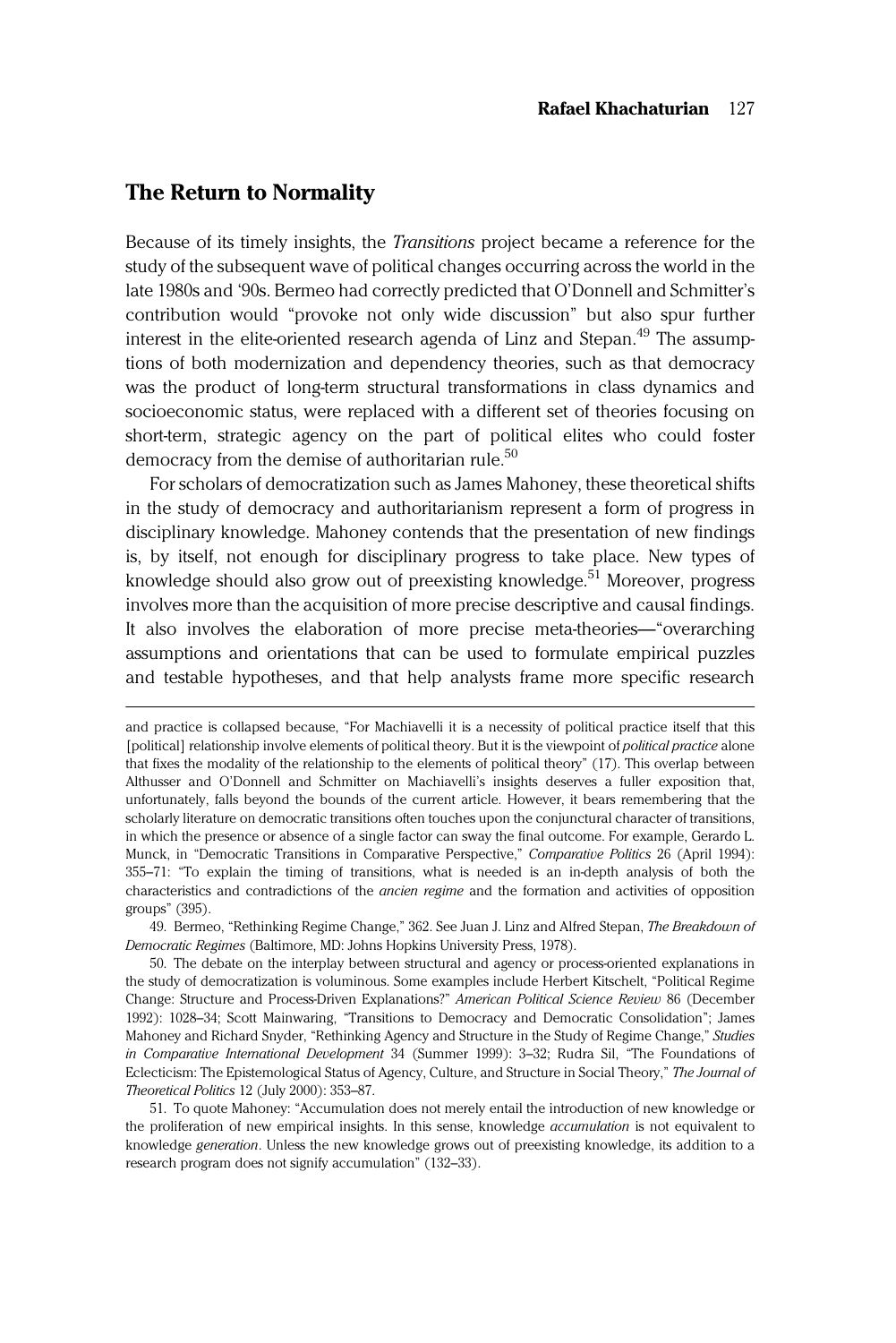questions."<sup>52</sup> The shifts from structuralism to dependency theory to voluntarism exemplify one trajectory within political science in which knowledge about the origins of democratic and authoritarian regimes has been progressively refined.

Mahoney's perspective clarifies why cumulative research programs offer knowledge that is "more valid and more substantively enlightening."<sup>53</sup> At the same time, he treats the accumulation of knowledge as if it proceeded almost entirely by subsuming and reintegrating past theories, and as if this process occurred at some distance removed from the actual social and political changes taking place in a given historical conjuncture. For example, Mahoney, in constructing a history of the study of democratization, subsumes O'Donnell's 1973 work Modernization and Bureaucratic Authoritarianism into a single trajectory that privileges the accumulation of knowledge about two general categories: "authoritarianism" and "democracy." Yet in an interview (published four years after Mahoney's essay) O'Donnell suggested that in his own eyes the research agenda on bureaucratic authoritarianism represented a significant shift in the research on authoritarian regimes: "Existing theories and typologies could not account for [the rise of new authoritarianisms], and my book, with all its flaws, offered a new, surely more cogent interpretation that, in addition, raised new research questions." <sup>54</sup> Given that O'Donnell elaborated the features of a type of authoritarian regime that he saw as qualitatively different from previous instances, the inclusion of that study under a broader framework of democratization studies risks overlooking how knowledge accumulation is itself subject to the contingency of real-world developments that can "interrupt" disciplines, shifting them onto new and unexpected theoretical grounds.

Although Mahoney writes that knowledge can be subsequently called into question and thus cannot ever be proven beyond all doubt and that social science findings are always uncertain, he still largely portrays knowledge accumulation as arising from its own internal logic of scientific discovery rather than as affected by the unexpected situations in which inquirers find themselves.<sup>55</sup> This perspective downplays the generation of new knowledge, and especially how new trajectories of research, emerge out of the interpretations of novel and unexpected phenomena. Perhaps for this reason, Mahoney concludes that "The transitions literature, in particular, has not been the site of substantial cumulative research about causal findings." In his historical account, the research agenda of the Transitions project was indebted to the earlier work of Linz and Stepan and, due to its voluntarist underpinnings, problematically saw each transition as unique and unpredictable.<sup>56</sup>

<sup>52.</sup> Ibid. 136.

<sup>53.</sup> Ibid. 163.

<sup>54.</sup> Munck and Snyder, Passion, Craft, and Method, 288.

<sup>55.</sup> Mahoney, "Knowledge Accumulation," 137, 164.

<sup>56.</sup> Ibid. 160.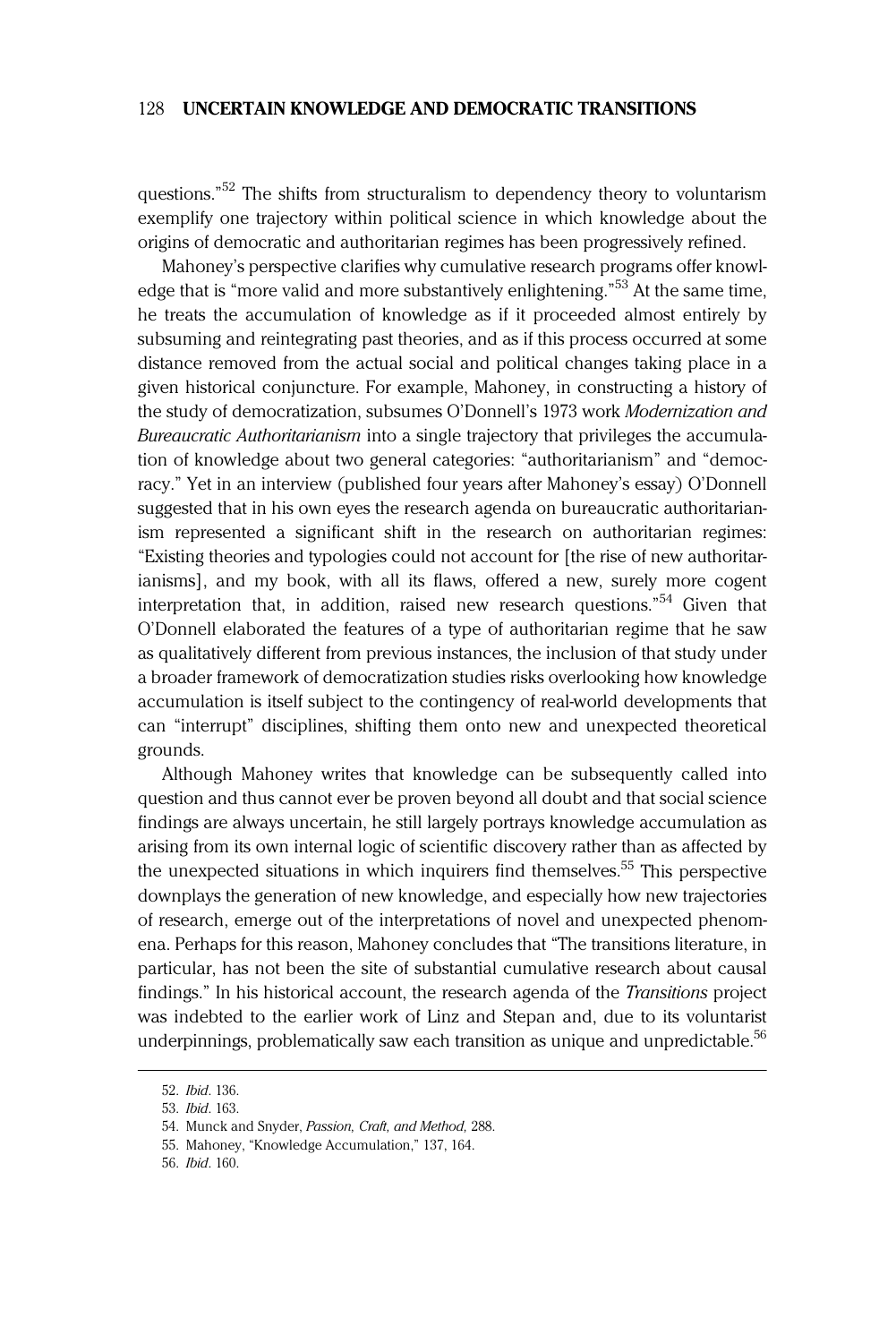However, O'Donnell and Schmitter's work can be approached not only from the point of view of the patient, steady accumulation of social scientific knowledge, but also as a political intervention that—by its very definition—was agency-oriented, particularistic, and context-sensitive.

Tentative Conclusions opens with the statement that it intends "to capture the extraordinary uncertainty of the transition, with its numerous surprises and difficult dilemmas." <sup>57</sup> It becomes apparent almost immediately that the authors did not envision their research as a contribution to a comprehensive theory of transition.<sup>58</sup> Were such an ambitious project to be attempted, they stated, it would need to "include elements of accident and unpredictability, of crucial decisions taken in a hurry with very inadequate information, of actors facing irresolvable ethical dilemmas and ideological confusions, of dramatic turning points reached and passed without an understanding of their future significance."<sup>59</sup>

So, how best to study a phenomenon that, according to O'Donnell and Schmitter, resists easy prediction or classification? O'Donnell and Schmitter only briefly address the task of producing scientific research about uncertain moments. The authors state, while alluding to Kuhn, that description and explanation in normal social science depends on a minimal amount of nomothetic predictability. The actions that social scientists normally study rely on an anticipated stability, which is absent in the moment of transition. During these times of regime transition, actors are likely to hesitate about their interests, which may be radically transformed alongside the institutions through which they were previously channeled. For this reason, past instances of regime change cannot guarantee similar outcomes in the future. As Schmitter has recently remarked, "In the Transitions volume, we carefully avoided drawing inferences about the future of our cases from past patterns of regime change."<sup>60</sup>

While the above statement from the *Transitions* volume may further substantiate Mahoney's claim that the transitions literature did not represent a form of knowledge accumulation, other parts of the work reveal that the authors were struggling with the elusive moments of indeterminacy in their efforts to ground their research on some stable assumptions and generalizations. Although O'Donnell and Schmitter's theoretical reflections convey a significant amount of hesitation about the possibility of constructing and practicing normal science in transitional moments, the more empirically oriented aspect of their work also showed

<sup>57.</sup> O'Donnell and Schmitter, Tentative Conclusions, 3.

<sup>58.</sup> In a later interview, O'Donnell clarified that while "the model of transitions that Philippe and I elaborated does have some pretensions of generality, I never thought I had the knowledge or authority to say whether our model should apply to cases that I did not know well." Cited in Munck and Snyder, Passion, Craft, and Method, 293.

<sup>59.</sup> O'Donnell and Schmitter, Tentative Conclusions, 3–4.

<sup>60.</sup> Schmitter, "Reflections on 'Transitology,'" 76.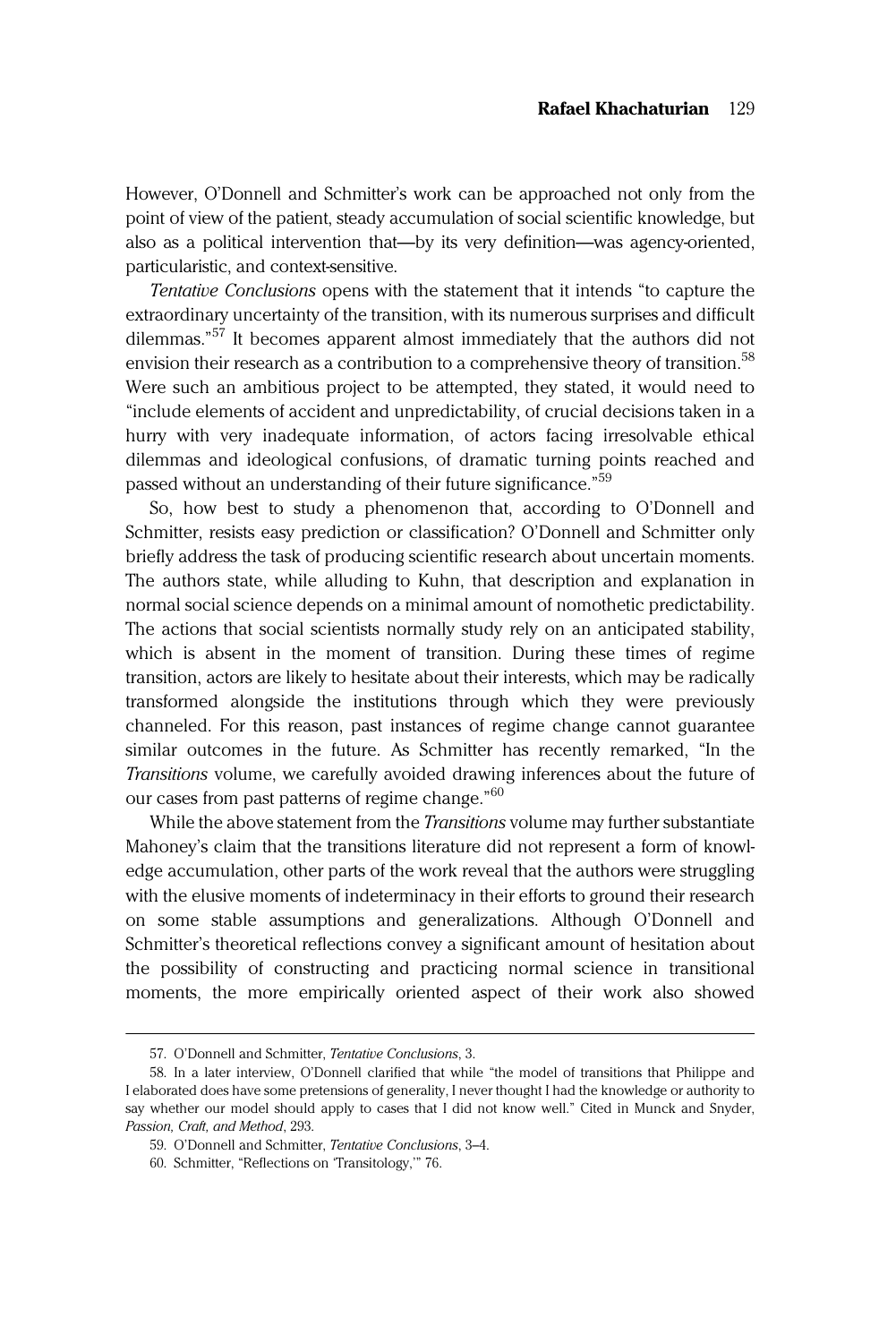tendencies toward the regularization of knowledge for the sake of a more general theory of transitions. One example is the distinction they drew between the order that marks the high point of authoritarian rule, and the disorder that characterizes the uncertainty during the moment of transition. Transitions were seen as abnormal intervals between two "normal" political regimes. As they wrote in their concluding chapter,

The transition is over when "abnormality" is no longer the central feature of political life, that is, when actors have settled on and obey a set of more or less explicit rules … Normality, in other words, becomes a major characteristic of political life when those active in politics come to expect each other to play according to the rules—and the ensemble of these rules is what we mean by a  $r$ egime $^{61}$ 

This contrast between normality and uncertainty creates a tension, since it presents the problem of studying something that is by definition contingent.<sup>62</sup> On one hand, they concede that the contingency of the transition makes it necessary to deploy tentative and uncertain knowledge in its study. The authors understood that they were dealing with new phenomena that rendered problematic the old categories and assumptions in the study of democratization. On the other hand, however, they continued to uphold a belief that positive knowledge about the uncertain dynamics of regime change could be obtained through systemic inquiry. Not only that, but their later writings on transitions are characterized by a repeated concern with precisely the question of how far and how broadly a theory of transitions could be stretched. Tentative Conclusions thus uneasily straddles the gap between the irregular and unpredictable moment (to which it, as an instance of scientific knowledge, owed its existence), and the normal and regular processes whose existence it needed to assume in order to remain a scientific endeavor.

Research on transitions developed in the wake of O'Donnell and Schmitter's work took up the task of generating a broader theory about democratic transitions and consolidation. As we have seen, the transitions model placed more emphasis on agency and on political (as opposed to socioeconomic or cultural) causes, while minimizing the influence of structural constraints. In addition, the central dynamic within transitions was strategic bargaining and pacting between the incumbent authoritarians and the democratic opposition. The key issues on the table during the transition were breaking with authoritarians while eliciting their

<sup>61.</sup> O'Donnell and Schmitter, Tentative Conclusions, 65.

<sup>62.</sup> Schedler, "Taking Uncertainty Seriously," 11–12. An alternate way of understanding the dichotomy between normalcy and irregularity is as an ideal–typical continuum, along which empirical phenomena fall depending on their degree of indeterminacy. However, the notion of the ideal type raises a number of other questions about the relationship of concepts to empirical phenomena that, for reasons of space, cannot be elaborated upon in this article.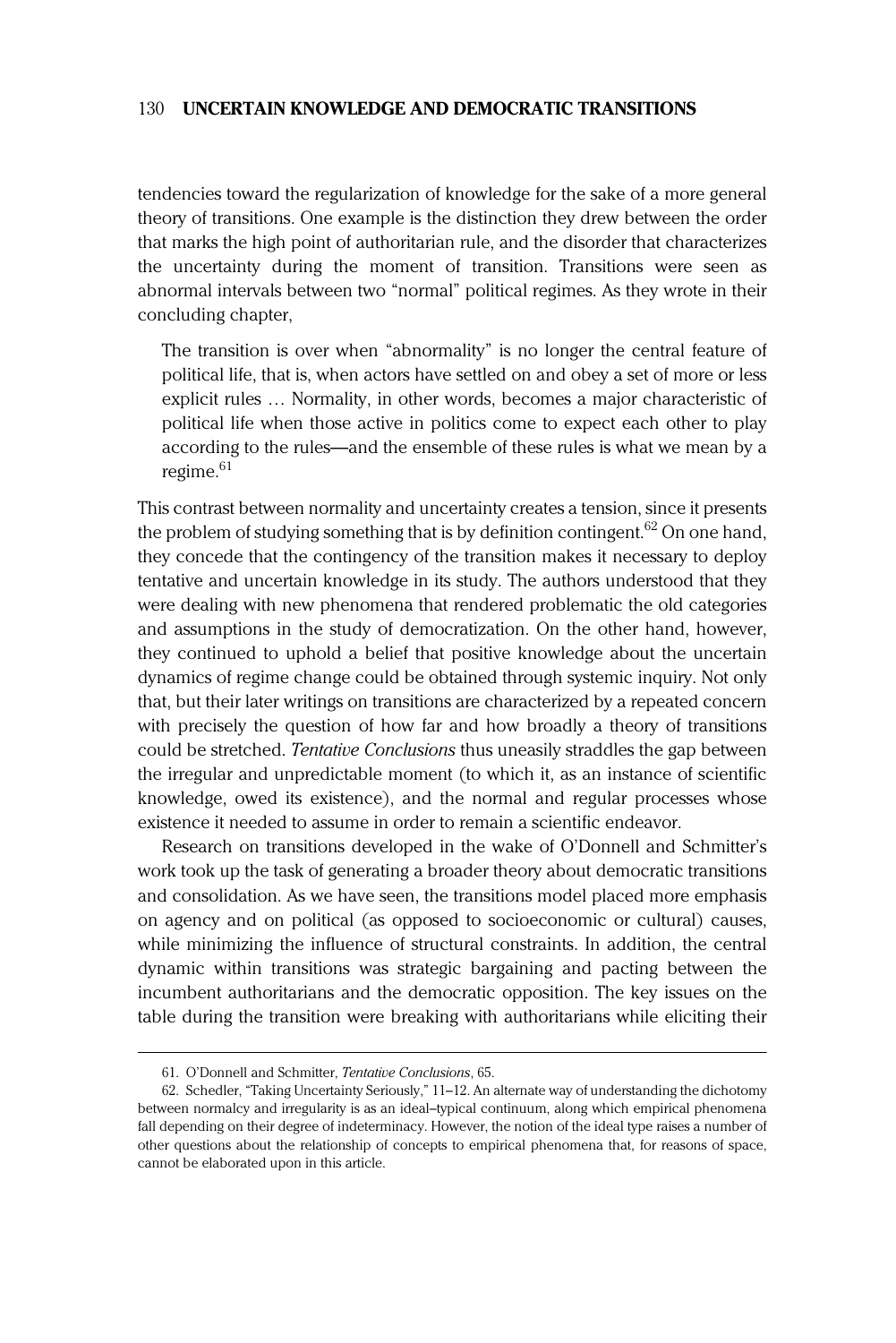cooperation and building democratic institutions. To reach a successful outcome, bargaining needed to be "realistic" and moderate. The opposition needed to reduce the range of controversial issues on the table, such as economic reforms and the retroactive prosecution of the authoritarians; needed to demobilize mass publics; needed to give the military constitutional leeway for political maneuvering and allow it to retain certain privileges; and needed to hold competitive elections that produced a government representative of both the authoritarians and the opposition.<sup>63</sup>

Critics of transitology, such as Thomas Carothers, claimed that this discourse suffered from a teleological predisposition, in that the transition was treated as a stage in a broader process linked to the consolidation of a "normal" liberal democratic order.<sup>64</sup> Democratization was seen as unfolding in a set sequence of stages: a democratic opening, an oppositional breakthrough, and then the consolidation of the new regime. $65$  For Carothers, this style of thinking edged dangerously close to the determinism found in modernization theory by emphasizing similarities across various historical instances of democratization. Furthermore, by constructing a narrative about a common "wave" of political transformations, transitologists portrayed Western liberal democracy as the prescribed outcome against which other, deficient regimes were compared.<sup>66</sup>

Although influential, Carothers' critique was not entirely on the mark. It conflated the idea of the transition from authoritarianism with the idea of a transition to democracy. In other words, it confused the moment of transition with a related but nevertheless distinct (and more arduous) process of democratic consolidation and institutionalization. O'Donnell, in a published response to Carothers, made precisely this point and stressed that Transitions did not teleologically assume that a transition away from authoritarianism necessarily implied a transition toward democracy.<sup>67</sup> O'Donnell also denied that the contributors to Transitions project shared the simplistic view that democratization proceeded in a linear, three-stage manner.

<sup>63.</sup> Valerie Bunce, "Rethinking Recent Democratization: Lessons from the Postcommunist Experience," World Politics 55 (January 2003): 167–92, 170–71.

<sup>64.</sup> Thomas Carothers, "The End of the Transition Paradigm," Journal of Democracy 13 (January 2002): 5-21. Also see Philippe C. Schmitter, "Twenty-Five Years, Fifteen Findings," Journal of Democracy 21 (January 2010): 17–28, 18; Guillermo O'Donnell, "In Partial Defense of an Evanescent 'Paradigm'," 7. Subsequently, Schmitter cautioned that transitions from authoritarian regimes are a less deterministic notion than transitions to democratic ones (Schmitter, "Reflections on 'Transitology'," 73).

<sup>65.</sup> For example, this is the framework of overlapping phases suggested by Munck in "Democratic Transitions in Comparative Perspective," 372n2. Initially there is the problem of starting a transition from a non-democratic regime; following that is the problem of installing a democracy; lastly there is the problem of consolidation.

<sup>66.</sup> Jeffrey C. Isaac, Democracy in Dark Times (Ithaca, NY: Cornell University Press, 1998), 20–22.

<sup>67.</sup> O'Donnell, "In Partial Defense of an Evanescent 'Paradigm.' "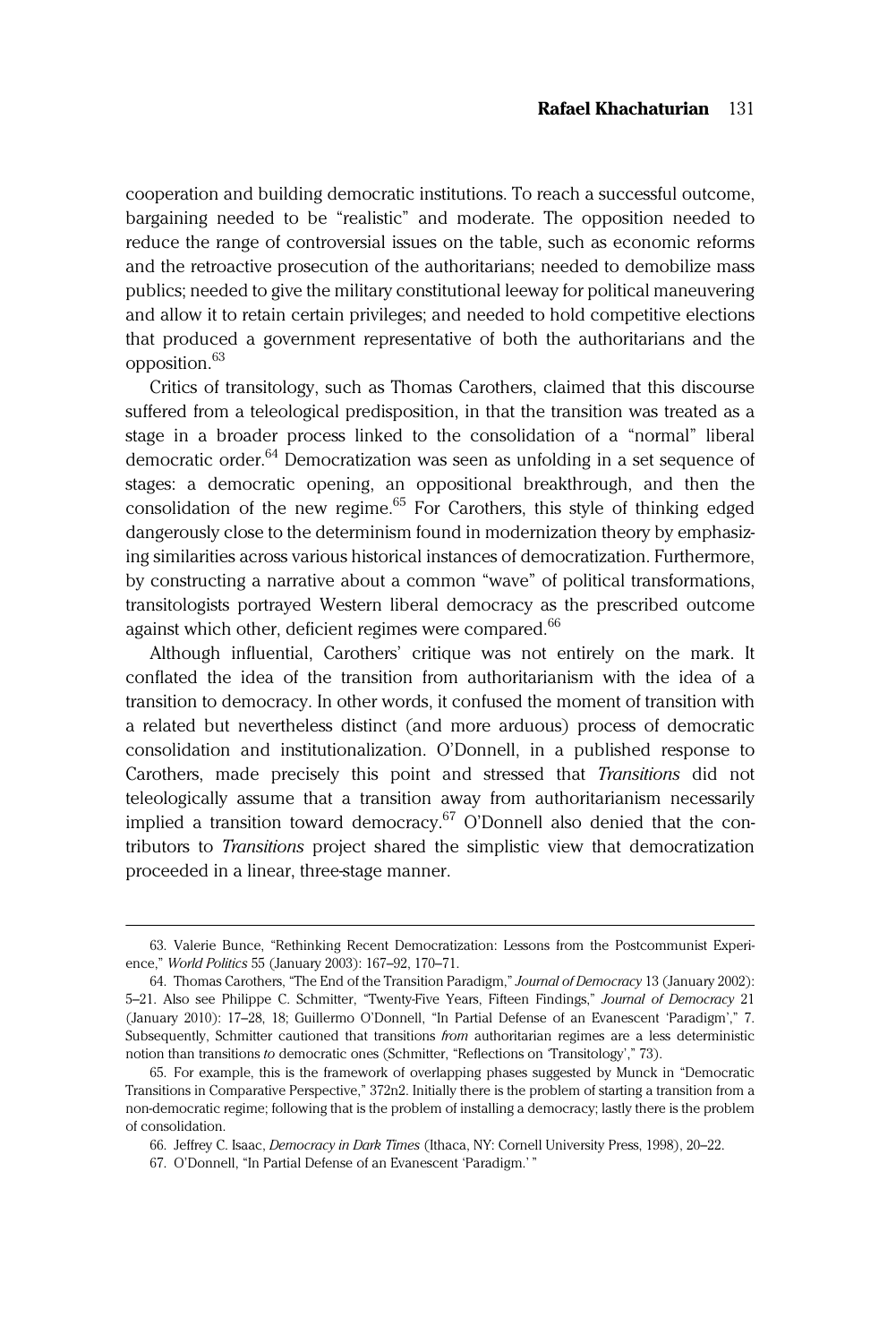At the same time, O'Donnell agreed with several of Carothers's arguments. He cited an earlier article in which he himself warned against "illusions about consolidation" and, also, had warned that transitology research often suffered from problems of conceptual clarity and teleological optimism.<sup>68</sup> In that particular article, he said that in transitology literature, "the Northwest [i.e. the polyarchies and consolidated democracies of North America and Western Europe] was seen as the endpoint of a trajectory that would be largely traversed by getting rid of the authoritarian rulers." For O'Donnell, even if this view was not always analytically cogent, it was a useful and pragmatically valid illusion for the purposes of giving hope to political actors.<sup>69</sup>

For theorists of democratization, the study of regime consolidation, although closely linked to transitology, involved distinct issues and different dynamics since consolidation was more dependent on factors like institutions, economic structures, historical legacy, and state strength.<sup>70</sup> Theorists of democratization viewed consolidation as "the degree to which the key elements of a democratic order are in place, and whether those elements function to promote effective, inclusive, and accountable governance."<sup>71</sup> Consolidation, they argued, marked a second phase in which the uncertainty and flux of the political moment was replaced by a return to the regularity of day-to-day politics, even if the elected governments of transitional democracies still operated in a somewhat uncertain political environment.<sup>72</sup> Central to this discourse was the focus on electoral competition among political elites and parties, because elections were seen as causally important for democracy.73 Theories dominant during the 1960s and 1970s—particularly those concerned with the "quality" of democracy (especially socioeconomic equality)—were eschewed in

71. Bunce, "Rethinking Recent Democratization," 179. As Marc F. Plattner, in "A Skeptical Afterword," Journal of Democracy 15 (October 2004): 106–10, summarized, the success of the Third Wave of democratization led political scientists to shift their attention "from the ways in which democratic regimes come into being to the ways in which they can be rendered stable and secure" (106).

<sup>68.</sup> Guillermo O'Donnell, "Illusions about Consolidation," Journal of Democracy 7 (April 1996): 34–51. For a rejoinder to this critique, see Richard P. Gunther, Nikiforos Diamandouros and Hans-Jürgen Puhle, "O'Donnell's 'Illusions': A Rejoinder," Journal of Democracy 7 (October 1996): 151–59.

<sup>69.</sup> Ibid. 47.

<sup>70.</sup> Munck, "Democratic Transitions in Comparative Perspective"; Mainwaring, "Transitions to Democracy and Democratic Consolidation." Carothers ("The End of the Transition Paradigm") argues that transitology was mistaken in treating the importance of coherent, functioning states to successful democratic consolidation as a secondary problem (or at least as a problem that would be resolved in tandem with the building of democratic government). For an early critique of the transitions literature on this point, and on the distinction between idea of state structure from the ideas of regime and government, see Robert M. Fishman, "Rethinking State and Regime: Southern Europe's Transition to Democracy," World Politics 42 (April 1990): 422–40. A subsequent return to a state-centric analysis of democratization in Eastern Europe can be found in Anna Grzymala-Busse and Pauline Jones Luong, "Reconceptualizing the State: Lessons from Post-Communism," Politics & Society 30 (December 2002): 529–54.

<sup>72.</sup> Mainwaring, O'Donnell, and Valenzuela, "Introduction," in Issues in Democratic Consolidation: The New South American Democracies in Comparative Perspective, 3.

<sup>73.</sup> Mainwaring, "Transitions to Democracy and Democratic Consolidation," 297.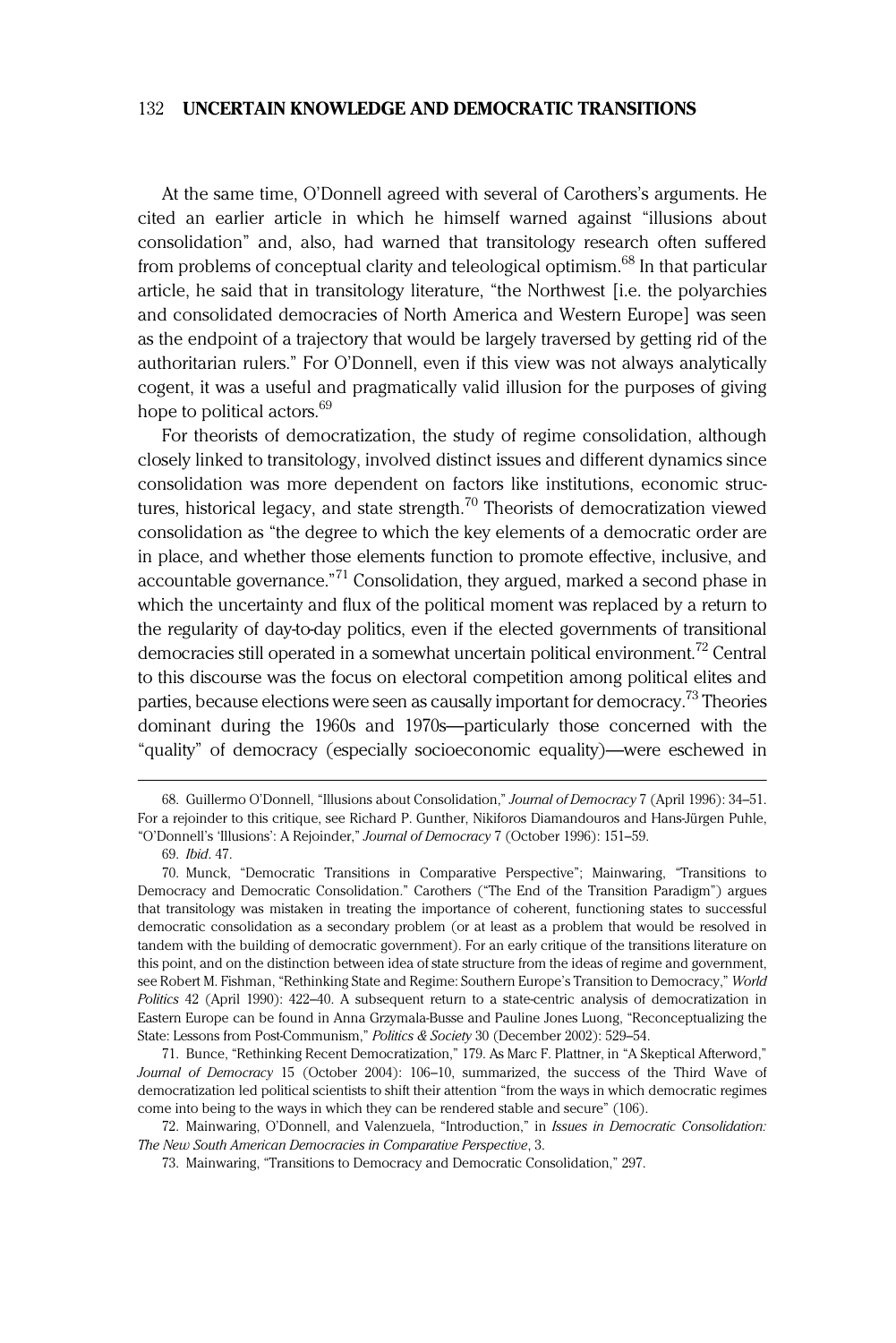favor of a more minimalist understanding of democracy. For example, Schmitter and Terry Karl defined democracy as a "system of governance in which rulers are held accountable for their actions in the public realm by citizens, acting indirectly through the competition and cooperation of their elected representatives."<sup>74</sup> Scholars' attention had shifted from "the heady excitement and underdetermination of the transition from autocracy" to the "prosaic routine and overdetermination of consolidated democracy." <sup>75</sup> In other words, scholars studying consolidation focused less on the uncertainty of the transitional moment, where arbitrariness and political skill dominate, and more on the regularized, bounded uncertainty in which political elites play by the established rules of the game, even though the outcomes of their vying for power are not pre-decided.

This move toward *institutionalized* uncertainty marked a key moment in the return to the normalcy of democratic life. In Tentative Conclusions, O'Donnell and Schmitter cautioned that an emphasis on uncertainty "as *the* defining characteristic of democracy can be misleading" because consolidated democracy institutionalizes certain "normal" uncertainties such as the outcomes of elections, while ensuring "normal" certainty in other areas of politics, such as rights to life, private property, and self-expression.<sup>76</sup> In a consolidated democracy, trust and mutuality emerge alongside the practices of normalized politics, like electoral cycles and collective bargaining.<sup>77</sup> The considerable uncertainty of the transition period thus differs substantially from the tamed uncertainty, which is considered to be a central and positive feature of consolidated democratic regimes.<sup>78</sup> Schmitter and Karl would later write that "democracy institutionalizes 'normal,' limited political uncertainty." Consequently, "once the rules of contingent consent have been

<sup>74.</sup> Philippe C. Schmitter and Terry Lynn Karl, "What Democracy Is … and Is Not," Journal of Democracy 2 (Summer 1991): 75–88, at 76. There has been renewed interest in the quality of democracy during the last decade. However, settling on uniform theoretical understanding of this idea has proven elusive. See, for example, Gerardo L. Munck, "The Regime Question: Theory Building in Democracy Studies," World Politics 54 (October 2001): 119–44; Leonardo Morlino, "What is a 'Good' Democracy?" Democratization 11 (December 2004): 10–32; Dietrich Rueschemeyer, "Addressing Inequality," Journal of Democracy 15 (October 2004): 76–90.

<sup>75.</sup> Schmitter and Karl, "The Conceptual Travels of Transitologists and Consolidologists," 176. However, see also Schmitter and Guilhot, "From Transition to Conslidation: Extending the Concept of Democratization and the Practice of Democracy," in Democratic and Capitalist Transitions in Eastern Europe: Lessons for the Social Sciences, ed. Michel Dobry (Dordrecht: Kluwer Academic Publishers, 2000), 131–46. The latter piece attempts to center the concept of consolidation less on order and stability, and more on the emergence of different subtypes of democratic regimes.

<sup>76.</sup> O'Donnell and Schmitter, Tentative Conclusions, 67.

<sup>77.</sup> Philippe C. Schmitter and Javier Santiso, "Three Temporal Dimensions to the Consolidation of Democracy," International Political Science Review 19 (January 1998): 69–92, at 71.

<sup>78.</sup> Mainwaring, "Transitions to Democracy and Democratic Consolidation," 317. As Harold Waldrauch nicely put it, "politics in transitions does not (mainly) take place within institutions but is about institutions." Found in his article "Incommensurability? On the Comparison of Eastern and Southern Regime Changes," in The Challenges of Theories on Democracy: Elaborations over New Trends in Transitology, ed. Stein Ugelvik Larsen (Boulder, CO: Social Science Monographs, 2000), 102.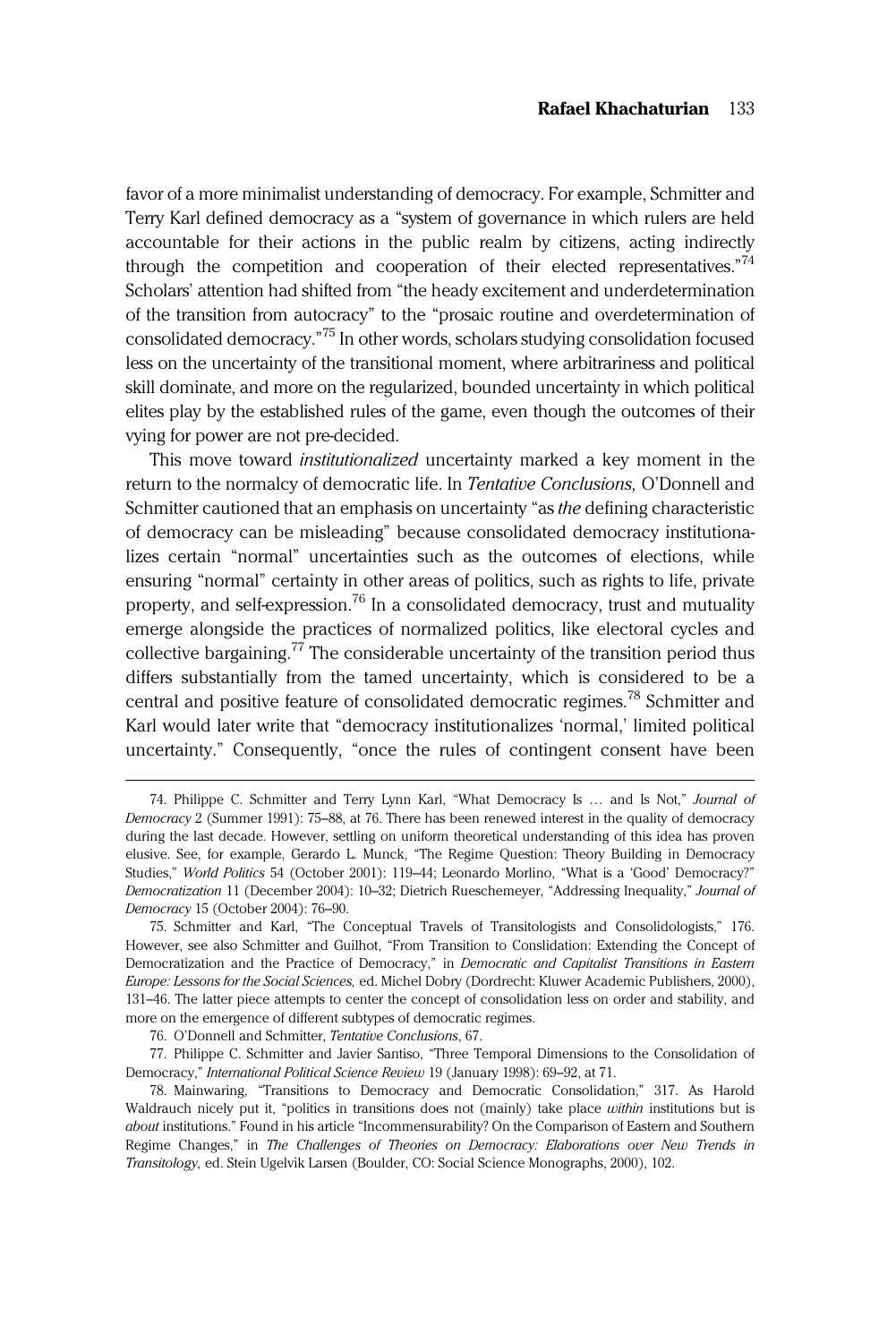agreed upon, the actual variation is likely to stay within a predictable and generally accepted range." 79

The unexpected fall of communism in Eastern Europe after 1989 initially presented a significant opportunity for scholars to expand the geographical boundaries of the transitology model. At the same time, these events also gave rise to a theoretical debate about the model's potential limitations.<sup>80</sup> Those favoring the development of a more general model argued that the new post-communist regimes could not in advance be disqualified from being studied as transitional cases similar to the experiences from the 1970s and 1980s. Schmitter and Karl, for example, maintained that even though particular regional differences could be decisive in determining the outcome of the transition process, "all these cases of regime change regardless of their geopolitical location or cultural context should (at least hypothetically) be regarded as parts of a common process of diffusion and causal interaction." 81

Such calls for a more general theory of transition encountered skepticism from other scholars who questioned the assumption that the general outlines of the transitions process could be similar across regional contexts.<sup>82</sup> Should postcommunist transitions be seen as part of the same wave of democratization that previously swept through Southern Europe and Latin America, or did historical and cultural differences render them unique? If unique, then the transitologists' search for a general model of transition and consolidation could be seen as guilty of conceptual stretching and of ignoring the importance of particular historical legacies.<sup>83</sup>

Meanwhile, the greater emphasis that transitologists gave to agency brought with it the notion that immediate influences are more important for shaping the dynamics and outcome of a transition than are historical legacies.<sup>84</sup> As some have argued, the turn to more temporally proximate explanations obfuscated how socioeconomic and cultural changes formed a necessary base for any political

<sup>79.</sup> Schmitter and Karl, "What Democracy Is … and Is Not," 83.

<sup>80.</sup> Gerardo L Munck and Carol Skalnik Leff, "Modes of Transition and Democratization: South America and Eastern Europe in Comparative Perspective," Comparative Politics 29 (April 1997): 343–62.

<sup>81.</sup> Schmitter and Karl, "The Conceptual Travels of Transitologists and Consolidologists," 178.

<sup>82.</sup> Valerie Bunce, "Should Transitologists Be Grounded?" Slavic Review 54 (Spring 1995): 111-27; M. Steven Fish, "Postcommunist Subversion: Social Science and Democratization in East Europe and Eurasia," Slavic Review 58 (Winter 1999): 794–823; Béla Greskovits, "The Path Dependence of Transitology," in Postcommunist Transformation and the Social Sciences: Cross-Disciplinary Approaches, ed. Frank Bönker, Klaus Müller, and Andreas Pickel (Lanham, MD: Rowman & Littlefield, 2002), 219–46; Howard J. Wiarda, "Southern Europe, Eastern Europe, and Comparative Politics: Transitology and the Need for New Theory," World Affairs 164 (Spring 2002): 149–56.

<sup>83.</sup> For an overview of these debates, see Jordan Gans-Morse, "Searching for Transitologists: Contemporary Theories of Post-Communist Transitions and the Myth of a Dominant Paradigm," Post-Soviet Affairs 20 (October–December 2004): 320–49.

<sup>84.</sup> For example, see Munck and Leff, "Modes of Transition and Democratization."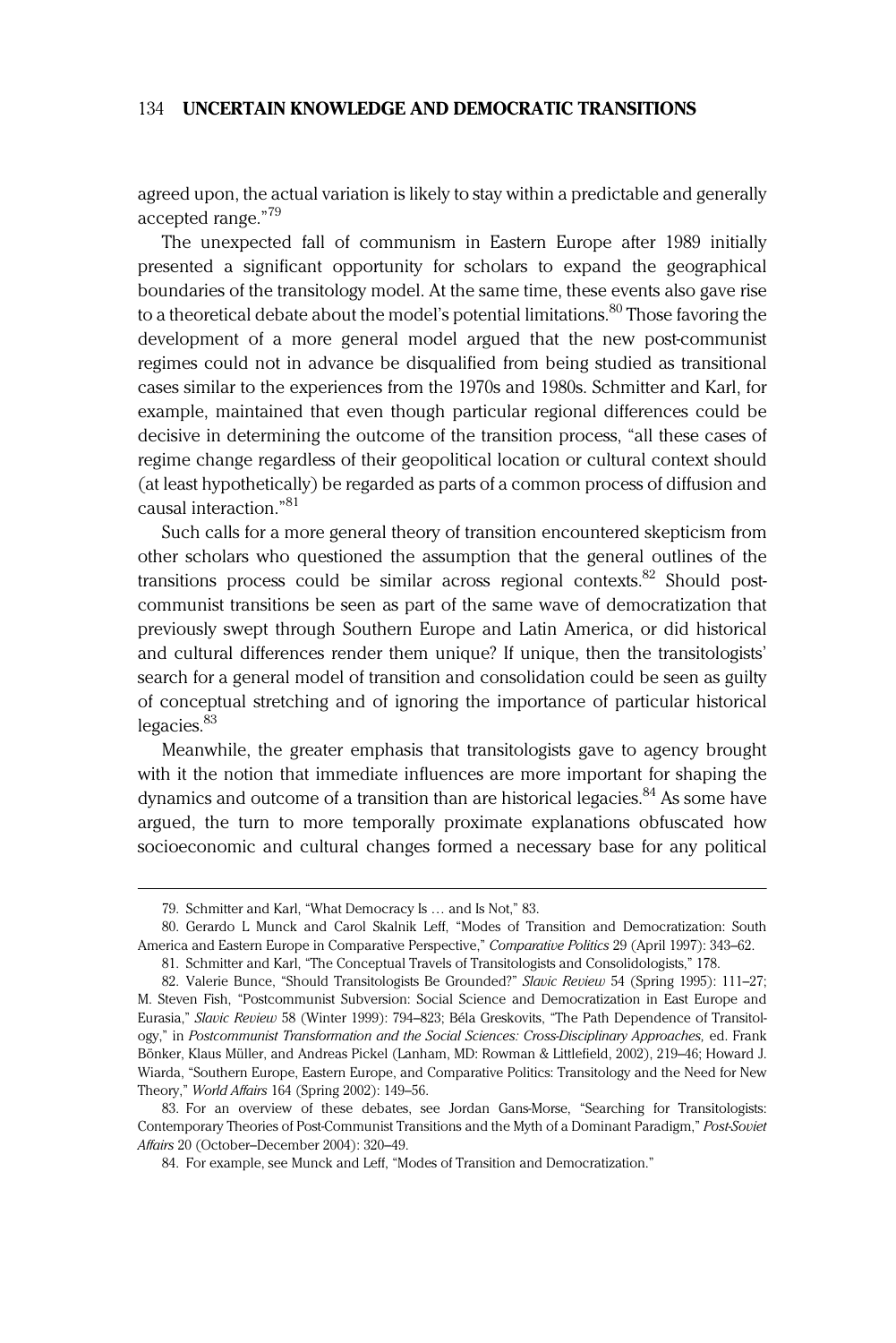transition. Understanding such circumstances required a broader historical vision than the relatively brief moment of political transition itself. The almost exclusive focus on political and institutional changes had overlooked cultural, economic, and social transformations that had been bubbling in those countries for decades.<sup>85</sup>

The transitions model therefore was met with substantial criticism among scholars studying regime change in post-communist societies.<sup>86</sup> Some critics, like Valerie Bunce, argued that the emphasis on pacting among elites was too heavily inspired by the Spanish case and overlooked the role of mass mobilization in the post-communist experience.<sup>87</sup> Michael McFaul contended that successful democratic transitions in post-communist Europe were actually of a non-cooperative nature, and were characterized by unequal distributions of power rather than by a pacted compromise between evenly matched incumbents and opposition.<sup>88</sup> Meanwhile, M. Steven Fish maintained that transitologists focused excessively on the type of transition and their assumption that the first post-authoritarian election inaugurated a new democratic regime could not account for cross-national variation in the extent of democratization.<sup>89</sup> The persistence of electoral authoritarian regimes in some (although not all) post-communist states further problematized the dichotomy of new democracies either becoming consolidated liberal democracies or regressing back to authoritarianism.<sup>90</sup> The post-communist societies thus posed new questions for the transitions model.

Certainly, the international context had changed greatly over two decades. The original framework of the Transitions project did not dwell on external factors as potential causes of transitions. Nor did it anticipate the rise of a set of external actors—such as the EU, various NGOs, and other networks that promoted human rights—that some scholars have dubbed a "transnational civil society."<sup>91</sup> In Schmitter's words, the European Union was of "considerable (but not sufficient) importance" in the consolidation of democracy in Southern Europe, but had a much greater role to play in Eastern Europe.<sup>92</sup> Nevertheless, democratization in the post-communist world has proven to be uneven despite the close geographic proximity to the EU. As Steven Levitsky and Lucan Way have argued, this was

<sup>85.</sup> Wiarda, "Southern Europe, Eastern Europe, and Comparative Politics," 152.

<sup>86.</sup> Gans-Morse, "Searching for Transitologists."

<sup>87.</sup> Valerie Bunce, "Comparative Democratization: Big and Bounded Generalizations," Comparative Political Studies 33 (September 2000): 703–34.

<sup>88.</sup> Michael McFaul, "The Fourth Wave of Democracy and Dictatorship: Noncooperative Transitions in the Postcommunist World," World Politics 54 (January 2002): 212–44.

<sup>89.</sup> Fish, "Postcommunist Subversion," 799.

<sup>90.</sup> Aurel Croissant and Wolfgang Merkel, "Democratization in the Early Twenty-First Century," Democratization 11 (December 2004): 1-9, at 2. Also see Steven Levitsky and Lucan A. Way, Competitive Authoritarianism: Hybrid Regimes after the Cold War (New York: Cambridge University Press, 2010).

<sup>91.</sup> See Waldrauch, "Incommensurability?" 112–13.

<sup>92.</sup> Schmitter, "Reflections on 'Transitology,' " 81.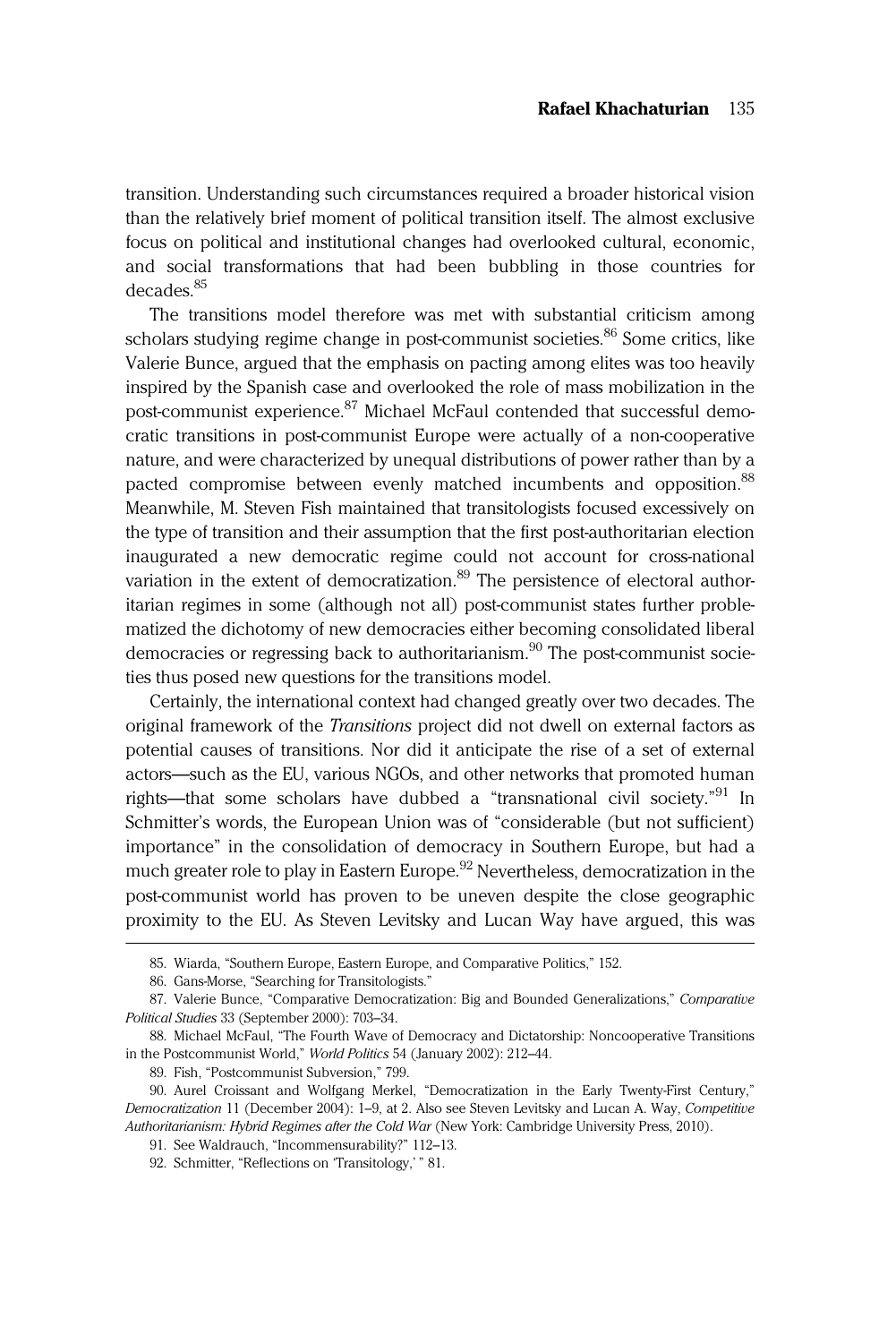because the degrees of Western linkage and leverage varied across the postcommunist territory, which rendered problematic the argument that successful transitions in some post-communist states could be replicated across the entire region.<sup>93</sup>

The later literature on democratization had carried the model of the transitions process from O'Donnell and Schmitter's work into the post-communist region. The new wave of scholarship, however, had largely overlooked O'Donnell and Schmitter's discussions about the context-sensitive nature of their findings. Arguably, the refinement of the theory of transitions necessitated that it be carried over into a different comparative context and, thereby, become an institutionalized field of inquiry. But such theoretical refinement came at a cost: post-Transitions research lost the original study's situated character. The insight that transitology was an instance of knowledge produced at a period of uncertainty (and that it was therefore, in Schmitter's words, "quite explicitly possibilistic—not probabilistic or deterministic—in epistemology and design") was bracketed out.<sup>94</sup>

# Transitions to … a Democratic Horizon?

Both O'Donnell and Schmitter expressed ambivalence about the Transitions project's influence on later studies of democratization. Both also expressed consternation that they were labeled "transitologists" and that their insights were construed as containing a "magic formula for success" on how to consolidate democracy.95 But while Schmitter "welcomed the challenge of 'stretching' our original work and applying it to such different cases" as Central and Eastern Europe, O'Donnell came to distance himself from efforts to generalize the project's insights about transitions and consolidation across disparate cases.<sup>96</sup>

O'Donnell warned in his 1994 article "Delegative Democracy" that the process of democratization could stall as certain regimes, primarily in Latin America, came to approximate polyarchies but fell short of being true representative democracies. In his opinion, these regimes may not be "consolidated (i.e., institutionalized) democracies, but they may be enduring …[with] no sign either of any imminent threat of an authoritarian regression, or of advances toward representative democracy." <sup>97</sup> As is evident in his response to Carothers, he held ambivalent views by 2002 on the direction of the democratization scholarship and on the research of

<sup>93.</sup> Levitsky and Way, Competitive Authoritarianism, 87–130.

<sup>94.</sup> Terry Lynn Karl and Philippe C. Schmitter, "From an Iron Curtain to a Paper Curtain: Grounding Transitologists or Students of Postcommunism?" Slavic Review 54 (Winter 1995): 965–78, at 969.

<sup>95.</sup> Guillermo O'Donnell, "Schmitter's Retrospective: A Few Dissenting Notes," Journal of Democracy 21 (January 2010): 29–32, at 29; Schmitter, "Twenty-Five Years, Fifteen Findings," 18.

<sup>96.</sup> Schmitter, "Twenty-Five Years, Fifteen Findings," 18.

<sup>97.</sup> Guillermo O'Donnell, "Delegative Democracy," Journal of Democracy 5 (January 1994): 55-69, at 56.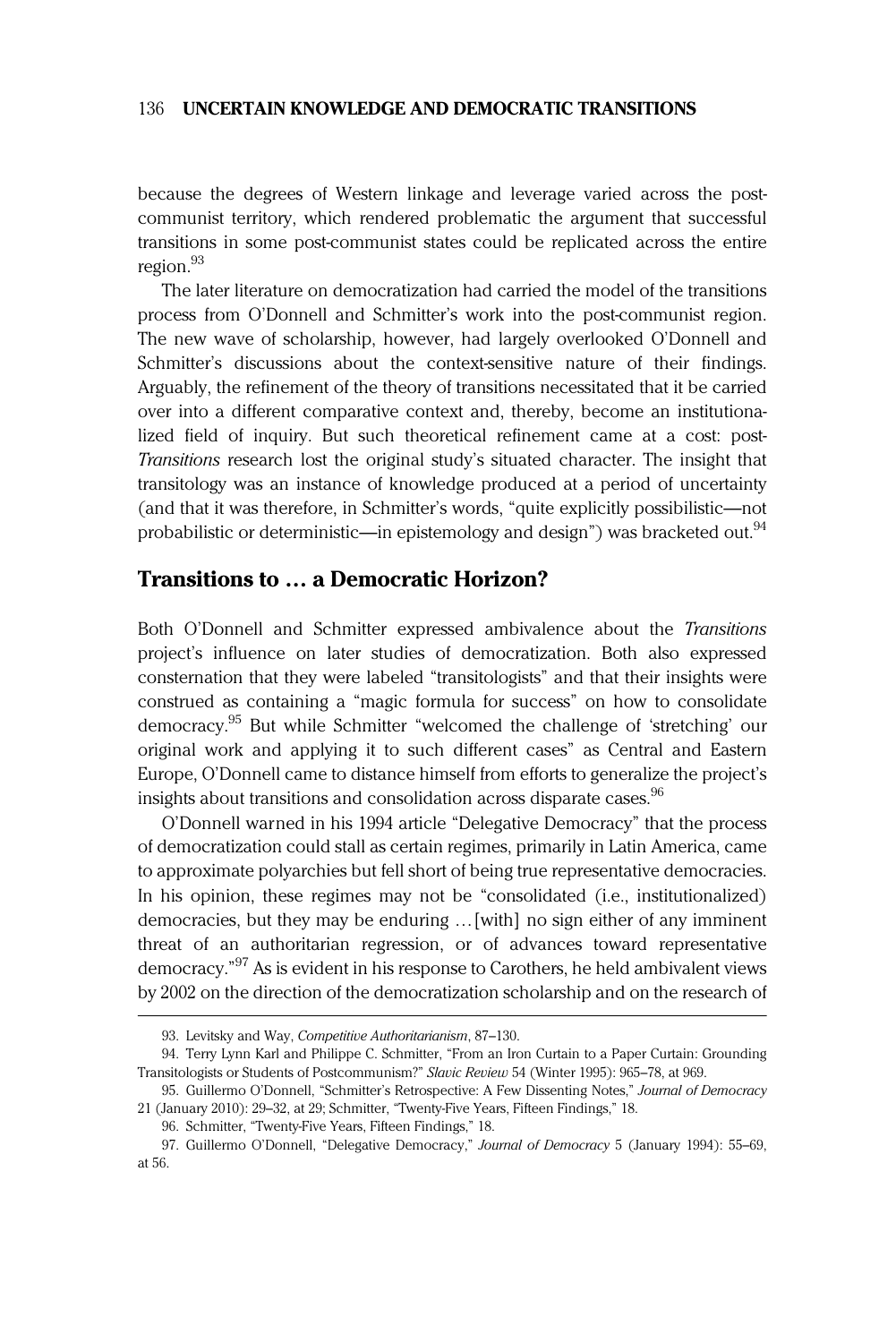fellow scholars working in his footsteps.<sup>98</sup> A year before his death, he once again cautioned that the discourse surrounding issues of democratic consolidation often evokes "static, teleological, and in some cases ethnocentric notions."<sup>99</sup> At that point, he rejected the idea of a universal model of consolidated democracy in favor of approaches that emphasized regional differences—especially the particularities of Latin America.

O'Donnell's views had changed since the Transitions project. Some of his later reflections on democracy more closely resembled the post-foundational political theories of figures like Sheldon Wolin, Cornelius Castoriadis, Claude Lefort, and Ernesto Laclau than the liberal–democratic approach to institutionalized uncertainty that scholars working on issues of transition and consolidation often invoked.<sup>100</sup> For example, his 2007 article "The Perpetual Crises of Democracy" stated that democracy is based ultimately not on voters but on active, contesting citizens.<sup>101</sup> Democracy entails an "open horizon," which is a "projection toward an unending and undefined, always risky yet promising future," expected and demanded by human beings who recognize themselves as carriers of inalienable rights. He opposed the reduction of democracy to a set of formal institutions because "Democracy is more than a valuable kind of political arrangement." It is also "the often notorious sign of a lack. It is the perpetual absence of something more, of an always pending agenda that calls for the redress of social ills and further advances in the manifold matters which, at a certain time and for a certain people, most concern human welfare and dignity." <sup>102</sup> For this reason, in O'Donnell's opinion, to speak of a crisis of democracy was paradoxical, because "Democracy is and always will be in some kind of crisis: It is constantly redirecting its citizens' gaze from a more or less unsatisfactory present toward a future of still unfulfilled possibilities." Because the meaning of democracy is always contested, "the theoretical and empirical

102. Ibid. 9–10.

<sup>98.</sup> Timothy J. Power, "Theorizing a Moving Target: O'Donnell's Changing Views of Postauthoritarian Regimes," in Reflections on Uneven Democracies: The Legacy of Guillermo O'Donnell, 173–88.

<sup>99.</sup> O'Donnell, "Schmitter's Retrospective," 29.

<sup>100.</sup> For example, see Sheldon Wolin, "Fugitive Democracy," Constellations 1 (December 1994): 11–25; Cornelius Castoriadis, "Democracy as Procedure and Democracy as Regime," Constellations 4 (April 1997): 1–18; Claude Lefort, Democracy and Political Theory (New York: Polity, 1991); Ernesto Laclau,  $E$ mancipation(s) (London: Verso, 2007). It is worth noting that O'Donnell cites Laclau a number of times in Bureaucratic Authoritarianism: Argentina 1966–1973 in Comparative Perspective (Berkeley: University of California Press, 1988). Also interesting to note is that, like O'Donnell, Laclau's politically formative years were spent in 1960s Argentina, where both O'Donnell and Laclau were involved in opposition movements, albeit with different organizations. Like O'Donnell, Laclau credited his experience as a political activist for teaching him lessons about contingency in politics. See Warren Breckman, Adventures of the Symbolic: Post-Marxism and Radical Democracy (New York: Columbia University Press, 2013), 202–3.

<sup>101.</sup> Guillermo O'Donnell, "The Perpetual Crises of Democracy," Journal of Democracy 18 (January 2007): 5–11, 7.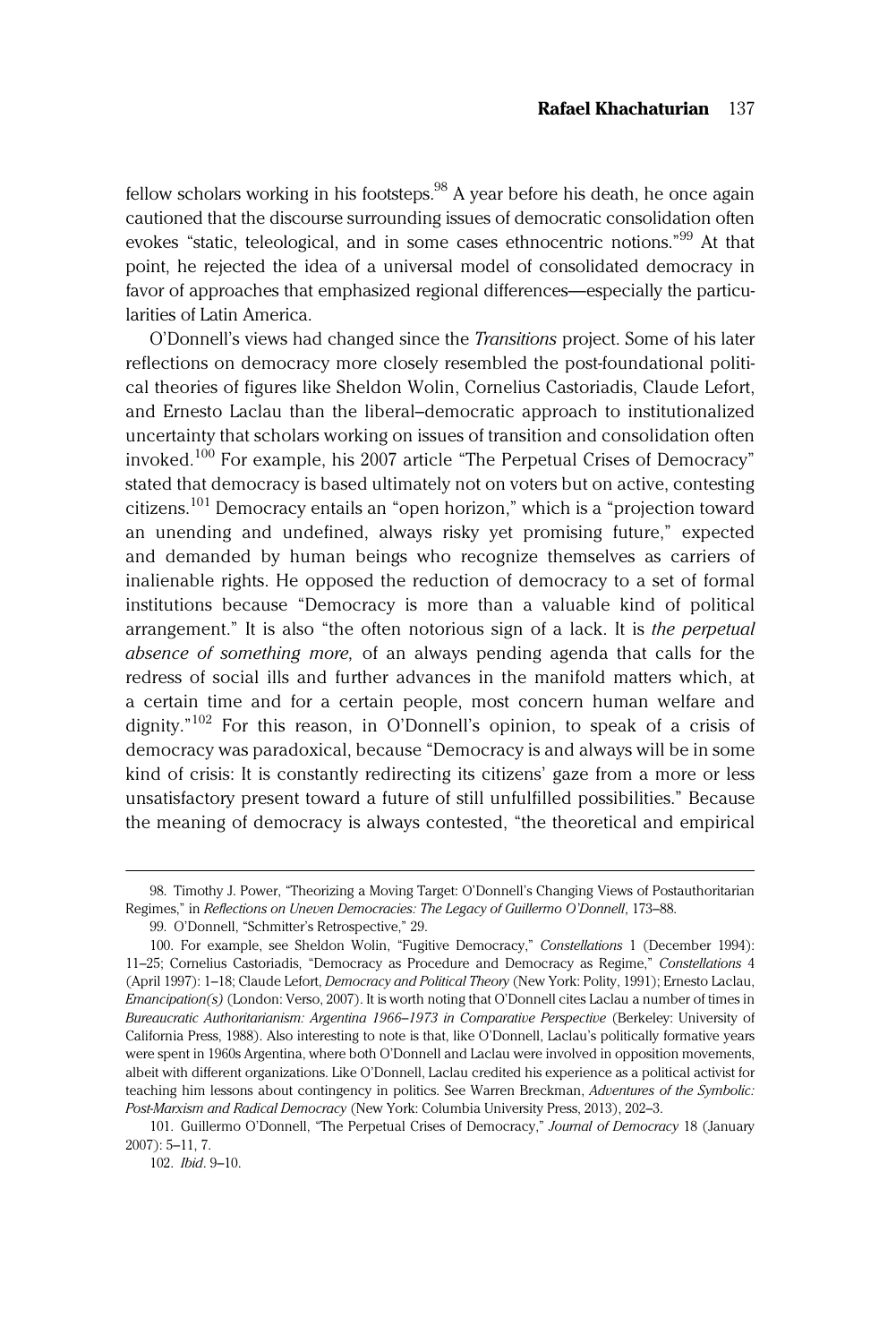analysis that we frame as social scientists should take into account these constantly varying and contested meanings." 103

In a sense, these remarks reveal a consistency in O'Donnell's thought. Undergirding the *Transitions* project was a possibilist approach that saw democracy more as a conjunctural outcome than as a necessary stage of development. It resembled Albert Hirschman's use of the term "possibilism" to indicate the domain of the accidental and of unintended consequences.<sup>104</sup> In Guilhot's words, democracy was viewed as the outcome of "specific, transitory, and reversible configurations of political forces … relatively independent of structural factors, and so always within reach—provided that there was sufficient political will among the relevant political actors." <sup>105</sup> Long after the completion of the project, both O'Donnell and Schmitter remained skeptical about broad explanatory theories that were detached from the "messiness" of the actual politics that prompted the theories. If democracy was as much a process of contestation over meaning and shared values as it was a definitive end-state characterized by a specific institutional arrangement, transitions could not be understood as a formula or general framework—for example, as set specific processes or stages.<sup>106</sup> Instead, transitions needed to be seen as inherently unstable processes without a predetermined end, and characterized by an openness to contestation and a receptivity to political intervention on the part of various actors. One unintended lesson of the Transitions project was that these actors are not limited to the authoritarians and opposition forces, but can also include scholars themselves.

Today, more than four years after the beginning of the Arab Spring, which arguably is a political "event" of historical dimensions comparable to the Third Wave eruptions of the 1970s, scholarly debates focus on the long-term implications of political transitions in the Middle East and North Africa.<sup>107</sup> These current events.

<sup>103.</sup> *Ibid.* 10. Schmitter has recently echoed O'Donnell's remarks on the inherently contestatory nature of democracy. In "Reflections on Transitology" he writes that "we are still far from reaching 'the end of history' at which citizens will have become so settled in their institutions and approving of their politicians that they can no longer imagine improving them … I suspect that democracy consecrated will become democracy contested—that the triumph of democracy in the last decades of the 20th century will lead to a renewed criticism of democracy well into the 21st century" (84). Similarly, because "really existing democracy is a perpetually unfinished product, democratization will always be on the research agenda of political scientists" ("Twenty-Five Years, Fifteen Findings," 28).

<sup>104.</sup> Albert O. Hirschman, A Bias for Hope: Essays on Development and Latin America (New Haven: Yale University Press, 1971), 26–37.

<sup>105.</sup> Guilhot, The Democracy Makers, 144.

<sup>106.</sup> On the closure of the meanings of democracy and the triumph of the liberal-democratic model in post-war political science, see Isaac, Democracy in Dark Times, 30–40.

<sup>107.</sup> In October 2011 the Kellogg Institute for International Studies and the Kroc Institute for International Peace Studies held a symposium at the University of Notre Dame dealing with the lessons of the transitions to democracy in Latin America for transitions in the Middle East. The report of those proceedings is available online at:<https://kellogg.nd.edu/about/Tipping%20Point-Arab%20Spring.pdf>, accessed August 2014. This has also been the focus of Schmitter's recent work. For example, in "Is it Safe